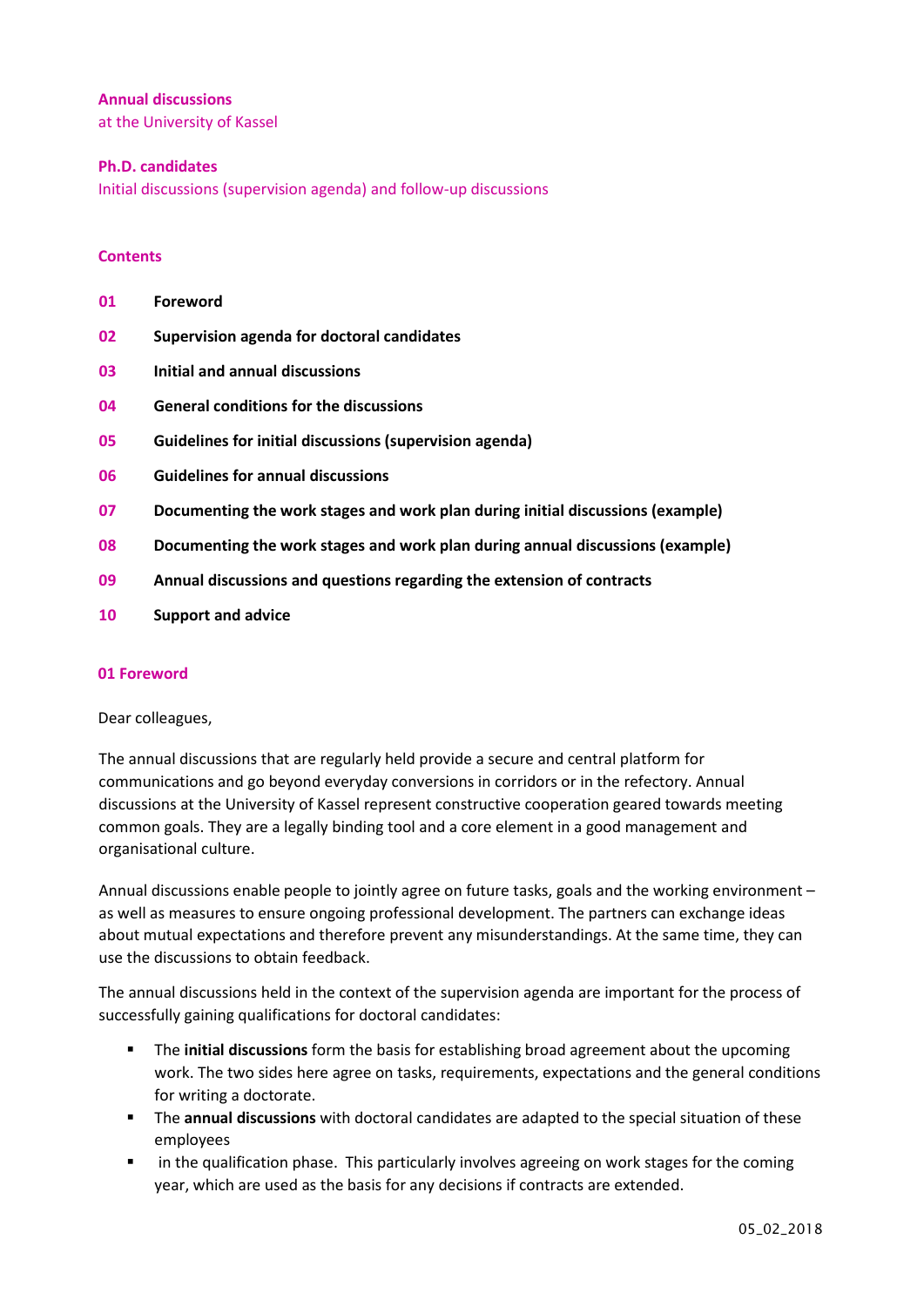This information folder is intended to support you so that you are able to hold well-prepared and structured annual discussions.

We wish you great success as you put things into practice. Do you have any questions? Various offices at our university like the Graduate Academy, the Doctorate Office and those representing various interests will be happy to advise you.

### **02 Supervision agenda for doctoral candidates**

The supervision agenda forms part of the concept to promote young academic researchers, as adopted by the University of Kassel in 2012. Supervisors and Ph.D. candidates appreciate this tool because it provides a binding and reliable framework, clarifies expectations and enables agreements covering different aspects:

- **what a doctorate involves** and what is important,
- which **general conditions** (including those related to funding) are available, planned or being sought until the probable conclusion of the doctorate,
- which **tasks, rights and obligations** those involved have,
- how to identify possible disagreements/**conflicts** at an early stage and what can be done to resolve them (particularly appointing a third party, who may be able to mediate),
- identifying goals that are important **in addition to the doctoral thesis project**,
- becoming aware of possible **career paths after gaining the doctorate** at an early stage.

These goals on the supervision agenda have been integrated into the tool for annual discussions for employees since2018. If there is no employment relationship (e.g. in the case of scholarship holders), the initial discussions should be used to agree on how often follow-up discussions should be held.

#### The annual discussions are used for

a focused and undisturbed exchange of ideas about the current situation and prospects of working together

> providing mutual feedback on working together beyond pressing everyday issues

> > clarifying mutual expectations

recognising the contribution made to the task of the working group/the faculty and

> agreeing on upcoming goals, tasks, and supporting measures during the next year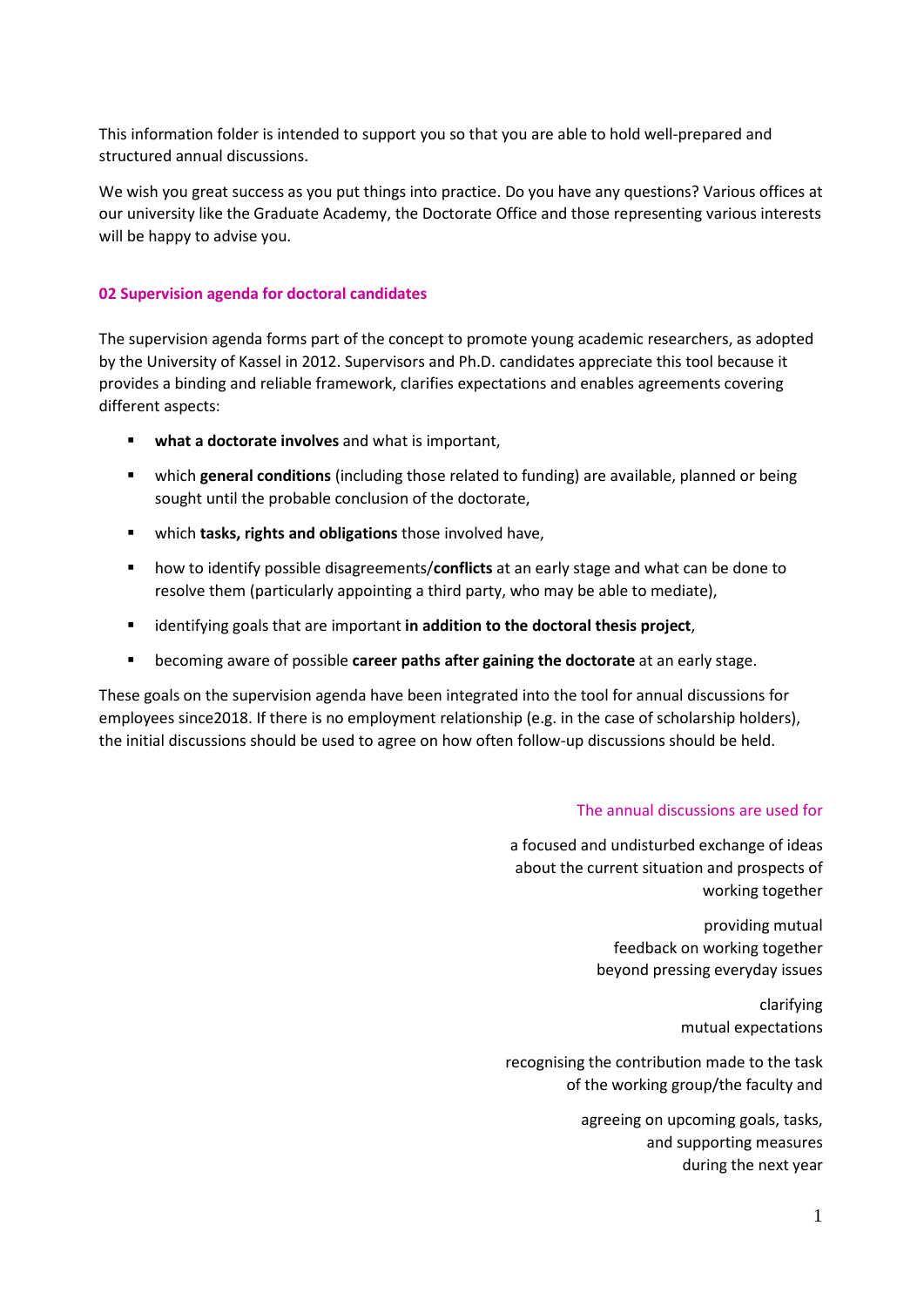# **03 Initial and annual discussions**

|                                         | Initial discussions (supervision<br>agenda)                                                                                                                                                                              | Annual discussions/follow-up<br>discussions                                                                                                                                                                                                                                                                                                |
|-----------------------------------------|--------------------------------------------------------------------------------------------------------------------------------------------------------------------------------------------------------------------------|--------------------------------------------------------------------------------------------------------------------------------------------------------------------------------------------------------------------------------------------------------------------------------------------------------------------------------------------|
| Goal                                    | Clarifying mutual expectations and<br>requirements, setting a joint<br>framework for the doctoral thesis<br>phase                                                                                                        | Exchanging ideas, feedback, agreeing<br>on development and cooperation,<br>defining work stages for the coming<br>phase                                                                                                                                                                                                                    |
| Those involved in<br>the discussions    | Ph.D. candidate - supervisor                                                                                                                                                                                             | Doctoral candidate - supervisor,<br>possibly a third person (e.g. for joint<br>supervision or if a conflict has arisen)                                                                                                                                                                                                                    |
| Subject of the<br>discussions           | Qualification goals, general<br>conditions and expectations related<br>to the complete doctorate period,<br>agreeing on how to proceed if a<br>conflict arises                                                           | Summarising the previous<br>qualification phase and planning the<br>coming one, reflecting and agreeing<br>on work stages                                                                                                                                                                                                                  |
| <b>Timing</b>                           | At the start of the doctoral studies                                                                                                                                                                                     | Every year for employees; by<br>arrangement with scholarship<br>holders and other doctoral<br>candidates                                                                                                                                                                                                                                   |
| <b>What information</b><br>is passed on | The cover sheet with details on<br>those involved in the discussions and<br>any third party, who can be<br>approached if a conflict arises, is<br>passed on to the appropriate dean's<br>office and the Doctorate Office | Within the context of making<br>decisions about extending contracts,<br>which must be based on a forecast,<br>the documented agreements on<br>work stages are passed on to a<br>faculty member in a related subject<br>area. Documentation on discussions<br>may also be passed on to agreed<br>third parties, e.g. second<br>supervisors. |

# **04 General conditions for the discussions**

Organising the meetings

| Regular annual cycle                          | Holding initial discussions is a precondition for registering<br>as a doctoral candidate. The annual discussions in the<br>context of the supervision agenda are held once a year<br>with all the doctoral candidates employed at the<br>University of Kassel.                                         |
|-----------------------------------------------|--------------------------------------------------------------------------------------------------------------------------------------------------------------------------------------------------------------------------------------------------------------------------------------------------------|
| Initiative for an agreement on<br>discussions | Each doctoral candidate (like any other employee) has a<br>right to hold annual discussions with their relevant<br>supervisor once a year. If contracts are extended, the<br>forecast on reaching goals in future essentially depends<br>on agreements that are made during the annual<br>discussions. |
| <b>Personal discussions</b>                   | If the supervising person is not the same as the<br>$\overline{\phantom{a}}$<br>supervisor, it makes sense to agree together on who can<br>hold these discussions and how the other person can be<br>informed about the results.                                                                       |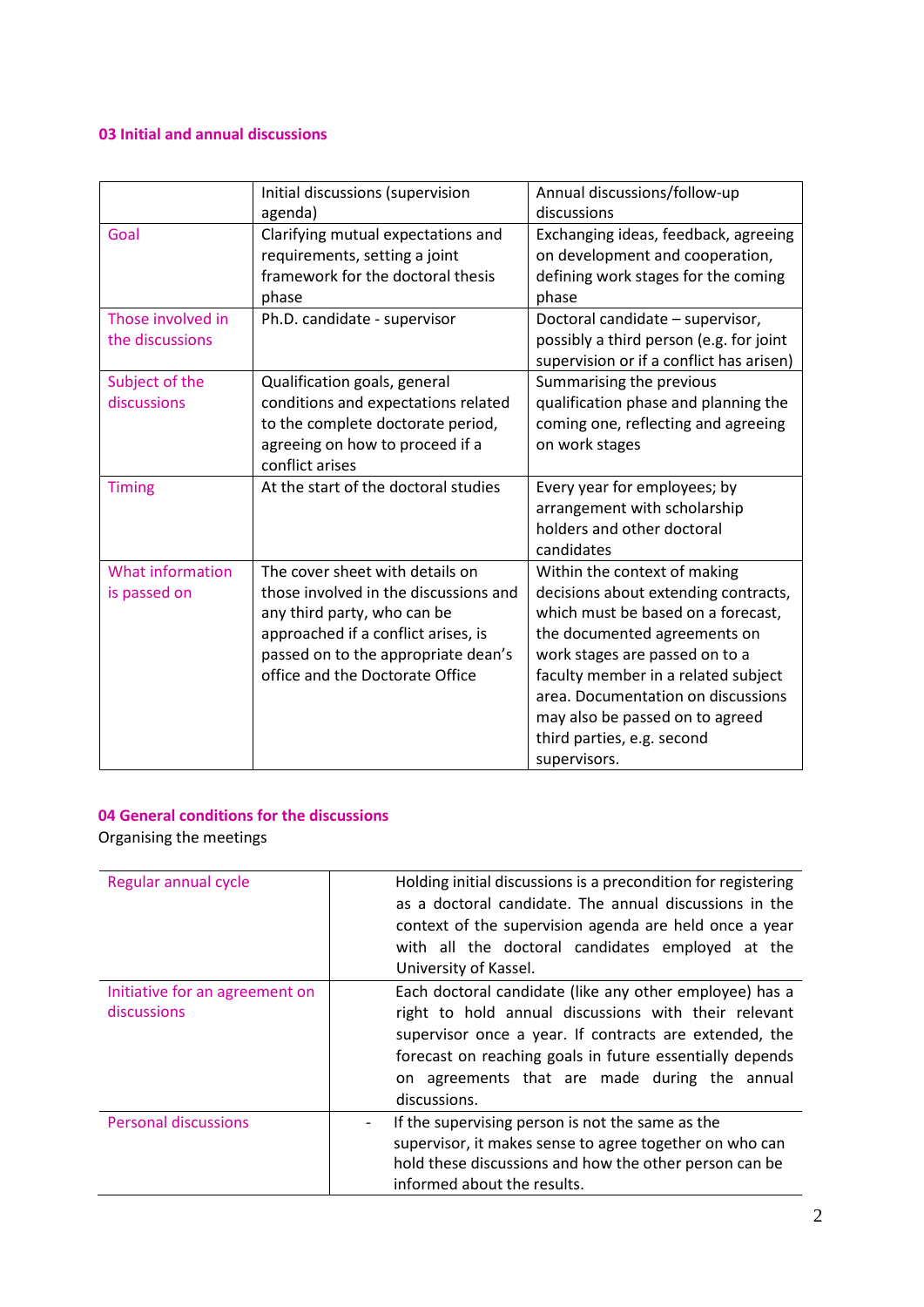|                                    | If a conflict becomes more serious during personal<br>$\overline{\phantom{a}}$<br>discussions, this should initially be resolved within the<br>conflict stage model (e.g. with an outside chairperson,<br>mediation, coaching).<br>Another option for topics that are difficult to discuss<br>$\overline{\phantom{a}}$<br>during personal discussions: designate topics, which need<br>to be excluded, at the beginning of the annual<br>discussions (e.g. reasons for sickness, personal reasons |
|------------------------------------|---------------------------------------------------------------------------------------------------------------------------------------------------------------------------------------------------------------------------------------------------------------------------------------------------------------------------------------------------------------------------------------------------------------------------------------------------------------------------------------------------|
| An undisturbed atmosphere          | for down times).<br>Supervisors must ensure an undisturbed atmosphere. A<br>neutral place for the discussions is recommended (e.g. a<br>small discussion or seminar room).                                                                                                                                                                                                                                                                                                                        |
| Enough time for the<br>discussions | We recommend that you allow at least one hour for the<br>$\overline{\phantom{a}}$<br>discussions.                                                                                                                                                                                                                                                                                                                                                                                                 |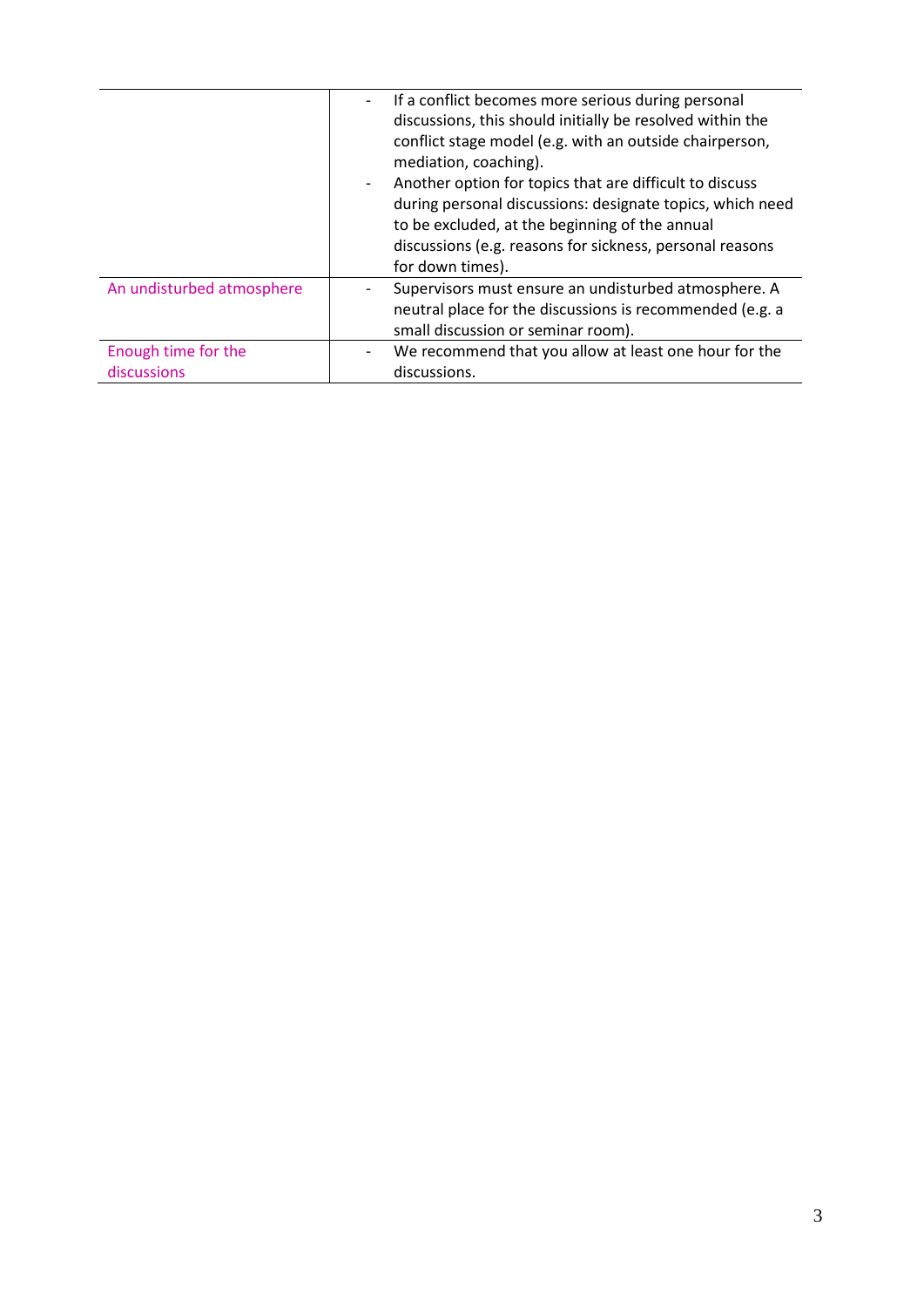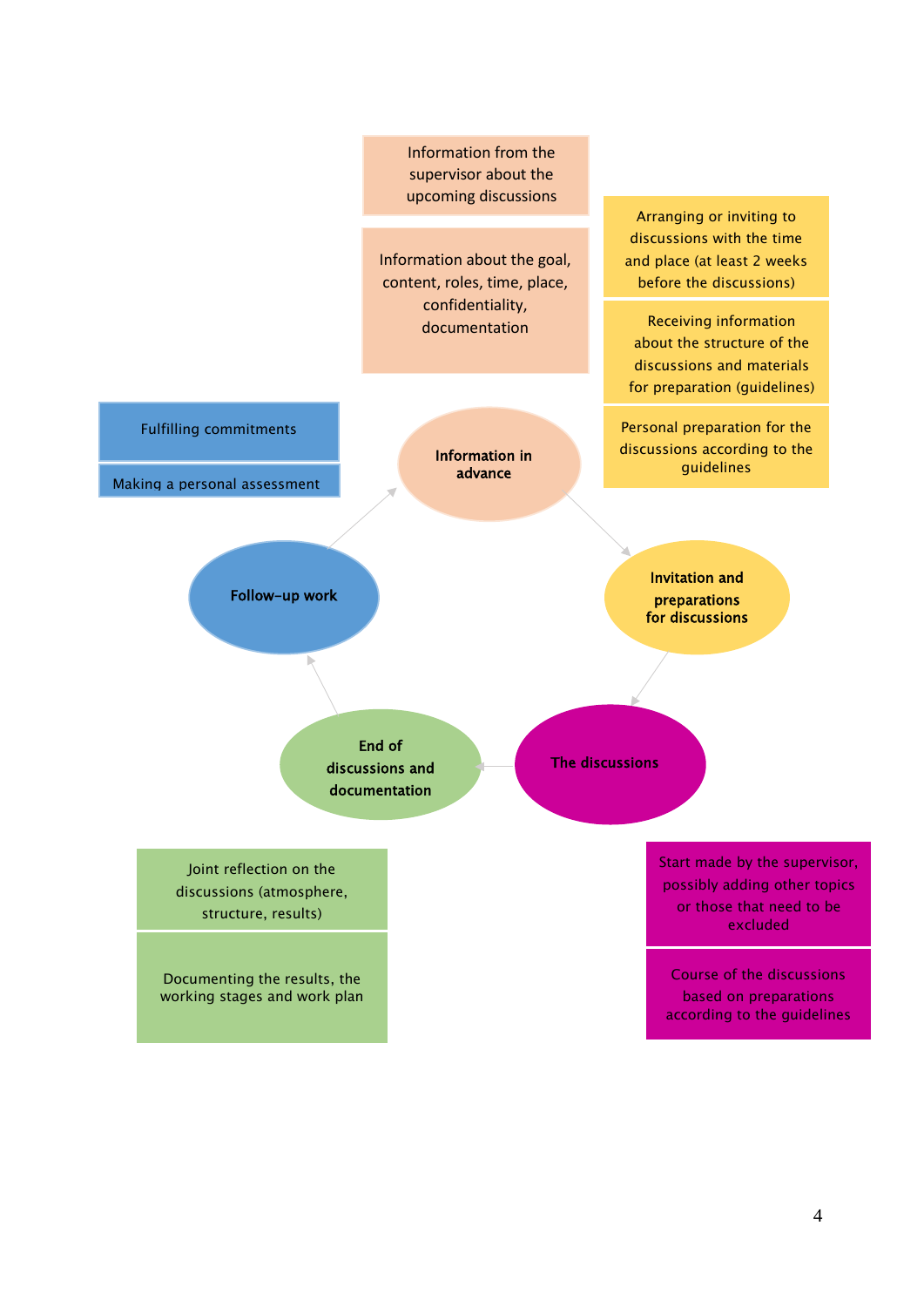**05 Guidelines for initial discussions (supervision agenda)**

### **SUPERVISION AGENDA**

\_\_\_\_\_\_\_\_\_\_\_\_\_\_\_\_\_\_\_\_\_\_\_\_\_\_\_\_\_\_\_\_\_\_\_\_\_\_\_\_\_\_\_\_\_\_\_\_\_\_\_\_\_\_\_\_\_\_\_\_\_\_\_\_\_\_\_\_\_\_\_\_\_\_\_\_\_\_\_\_\_\_\_\_\_

\_\_\_\_\_\_\_\_\_\_\_\_\_\_\_\_\_\_\_\_\_\_\_\_\_\_\_\_\_\_\_\_\_\_\_\_\_\_\_\_\_\_\_\_\_\_\_\_\_\_\_\_\_\_\_\_\_\_\_\_\_\_\_\_\_\_\_\_\_\_\_\_\_\_\_\_\_\_\_\_\_\_\_\_\_

\_\_\_\_\_\_\_\_\_\_\_\_\_\_\_\_\_\_\_\_\_\_\_\_\_\_\_\_\_\_\_\_\_\_\_\_\_\_\_\_\_\_\_\_\_\_\_\_\_\_\_\_\_\_\_\_\_\_\_\_\_\_\_\_\_\_\_\_\_\_\_\_\_\_\_\_\_\_\_\_\_\_\_\_\_

\_\_\_\_\_\_\_\_\_\_\_\_\_\_\_\_\_\_\_\_\_\_\_\_\_\_\_\_\_\_\_\_\_\_\_\_\_\_\_\_\_\_\_\_\_\_\_\_\_\_\_\_\_\_\_\_\_\_\_\_\_\_\_\_\_\_\_\_\_\_\_\_\_\_\_\_\_\_\_\_\_\_\_\_\_

\_\_\_\_\_\_\_\_\_\_\_\_\_\_\_\_\_\_\_\_\_\_\_\_\_\_\_\_\_\_\_\_\_\_\_\_\_\_\_\_\_\_\_\_\_\_\_\_\_\_\_\_\_\_\_\_\_\_\_\_\_\_\_\_\_\_\_\_\_\_\_\_\_\_\_\_\_\_\_\_\_\_\_\_\_

between

doctoral candidate (name, address, phone no. /e-mail)

Supervisor or supervisory team (name, address, phone no. /e-mail)

Mr/Ms

is preparing in the following faculty\_\_\_\_\_\_\_\_\_\_\_\_\_\_\_\_\_\_\_\_\_\_\_\_\_\_\_\_\_\_\_\_\_\_\_\_\_\_\_\_\_\_\_\_\_\_\_\_\_\_\_\_\_\_\_\_

\_\_\_\_\_\_\_\_\_\_\_\_\_\_\_\_\_\_\_\_\_\_\_\_\_\_\_\_\_\_\_\_

| Chair of |  |  |  |
|----------|--|--|--|
|          |  |  |  |

at the University of Kassel according to the General Provisions for Doctoral Degrees dated

a doctoral thesis on the work topic/if relevant, language of the doctoral thesis

Both persons involved receive a jointly signed report of the regular discussions in line with the following list of topics. The cover sheet is sent to the dean's office and the Doctorate Office.

\_\_\_\_\_\_\_\_\_\_\_\_\_\_\_\_\_\_\_\_\_\_\_\_\_\_\_\_\_\_\_\_\_\_\_\_\_\_\_\_\_\_\_\_\_\_\_\_\_\_\_\_\_\_\_\_\_\_\_\_\_\_\_\_\_\_\_\_\_\_\_\_\_\_\_\_\_\_\_\_\_\_\_\_\_

\_\_\_\_\_\_\_\_\_\_\_\_\_\_\_\_\_\_\_\_\_\_\_\_\_\_\_\_\_\_\_\_\_\_\_\_\_\_\_\_\_\_\_\_\_\_\_\_\_\_\_\_\_\_\_\_\_\_\_\_\_\_\_\_\_\_\_\_\_\_\_\_\_\_\_\_\_\_\_\_\_\_\_\_\_

If any difficulties arise, both parties agree to appoint the following person as a third contact partner (providing he or she agrees):

\_\_\_\_\_\_\_\_\_\_\_\_\_\_\_\_\_\_\_\_\_\_\_\_\_\_\_\_\_\_\_\_\_\_\_\_\_\_\_\_\_\_\_\_\_\_\_\_\_\_\_\_\_\_\_\_\_\_\_\_\_\_\_\_\_\_\_\_\_\_\_\_\_\_\_\_\_\_\_\_\_\_\_\_\_ (Surname, first name) Date: \_\_\_\_\_\_\_\_\_\_\_\_\_\_\_\_\_\_\_\_\_\_\_\_\_\_ Date: \_\_\_\_\_\_\_\_\_\_\_\_\_\_\_\_\_\_\_\_\_\_\_\_\_\_\_\_\_\_\_\_\_ \_\_\_\_\_\_\_\_\_\_\_\_\_\_\_\_\_\_\_\_\_\_\_\_\_\_\_\_\_\_\_\_ \_\_\_\_\_\_\_\_\_\_\_\_\_\_\_\_\_\_\_\_\_\_\_\_\_\_\_\_\_\_\_\_\_\_\_\_\_\_\_ Signature of doctoral candidate Signature of supervisor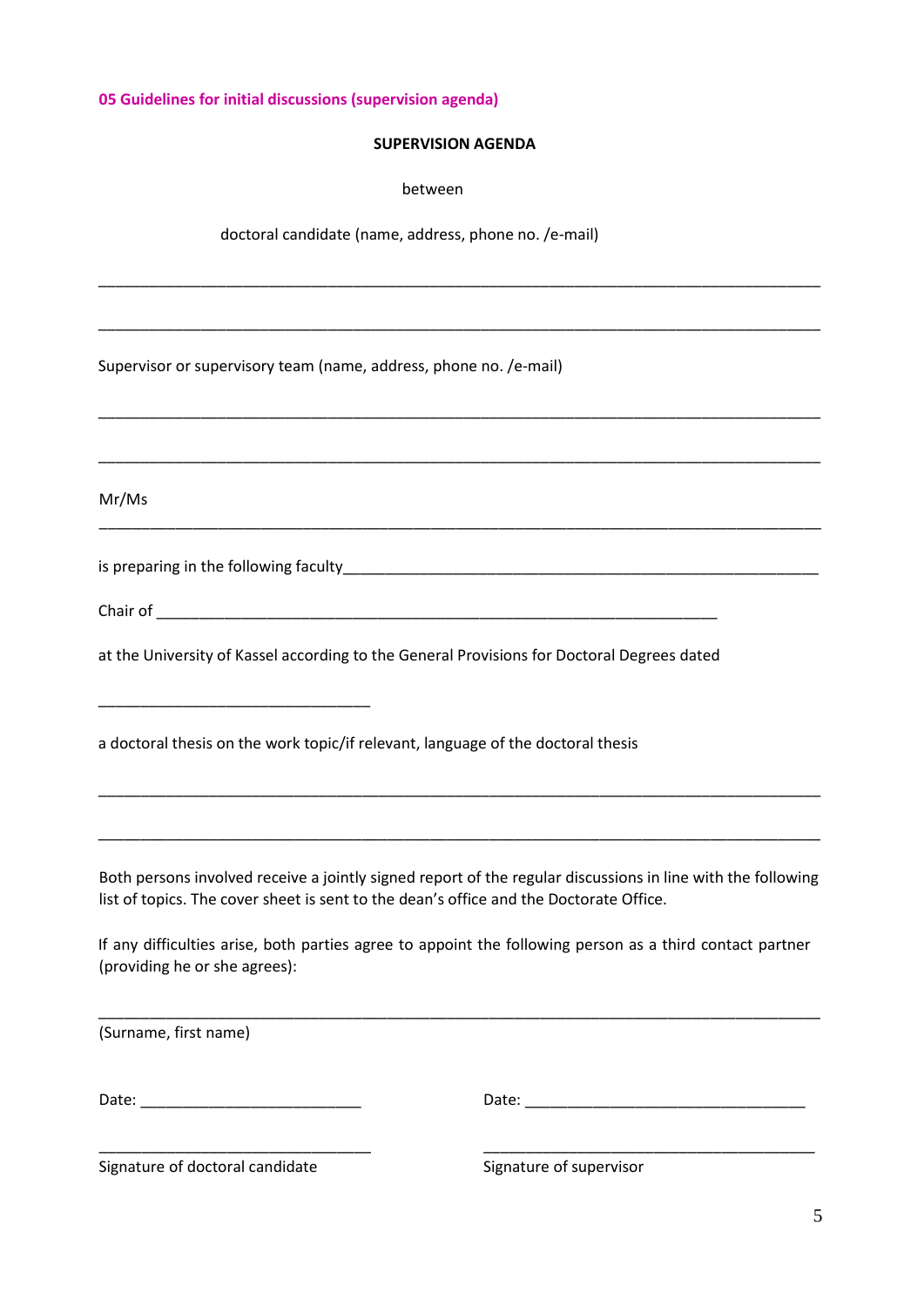# **Guidelines for initial discussions**

| Α. |              | Doctorate and the related subject area                                                                                                                                                                                                                                    |
|----|--------------|---------------------------------------------------------------------------------------------------------------------------------------------------------------------------------------------------------------------------------------------------------------------------|
|    | 1.           | What is the subject of the planned doctoral thesis?                                                                                                                                                                                                                       |
|    | 2.<br>a)     | Work stages and work plan<br>When will the doctoral thesis probably be finished?                                                                                                                                                                                          |
|    | b)           | How can the work on the doctoral thesis be divided up in terms of phases?                                                                                                                                                                                                 |
|    | $\mathsf{C}$ | Which work stages are envisaged for the coming phase? (These work stages form the basis for<br>estimating future discussions and possibly decisions on extending contracts and are therefore<br>documented separately. Please use the form at the end of the guidelines). |
|    | d)           | Which time units are envisaged for the doctorate within the working day? (In the case of<br>academic employees: the official job description is relevant).                                                                                                                |
|    | e)           | Are there any other relevant duties (family tasks/professional activities beyond the doctorate<br>etc.), which should be taken into account during these discussions? If so, which ones?                                                                                  |
| f) |              | Which financial, spatial or even instrumental resources are available for the doctorate?                                                                                                                                                                                  |
|    |              |                                                                                                                                                                                                                                                                           |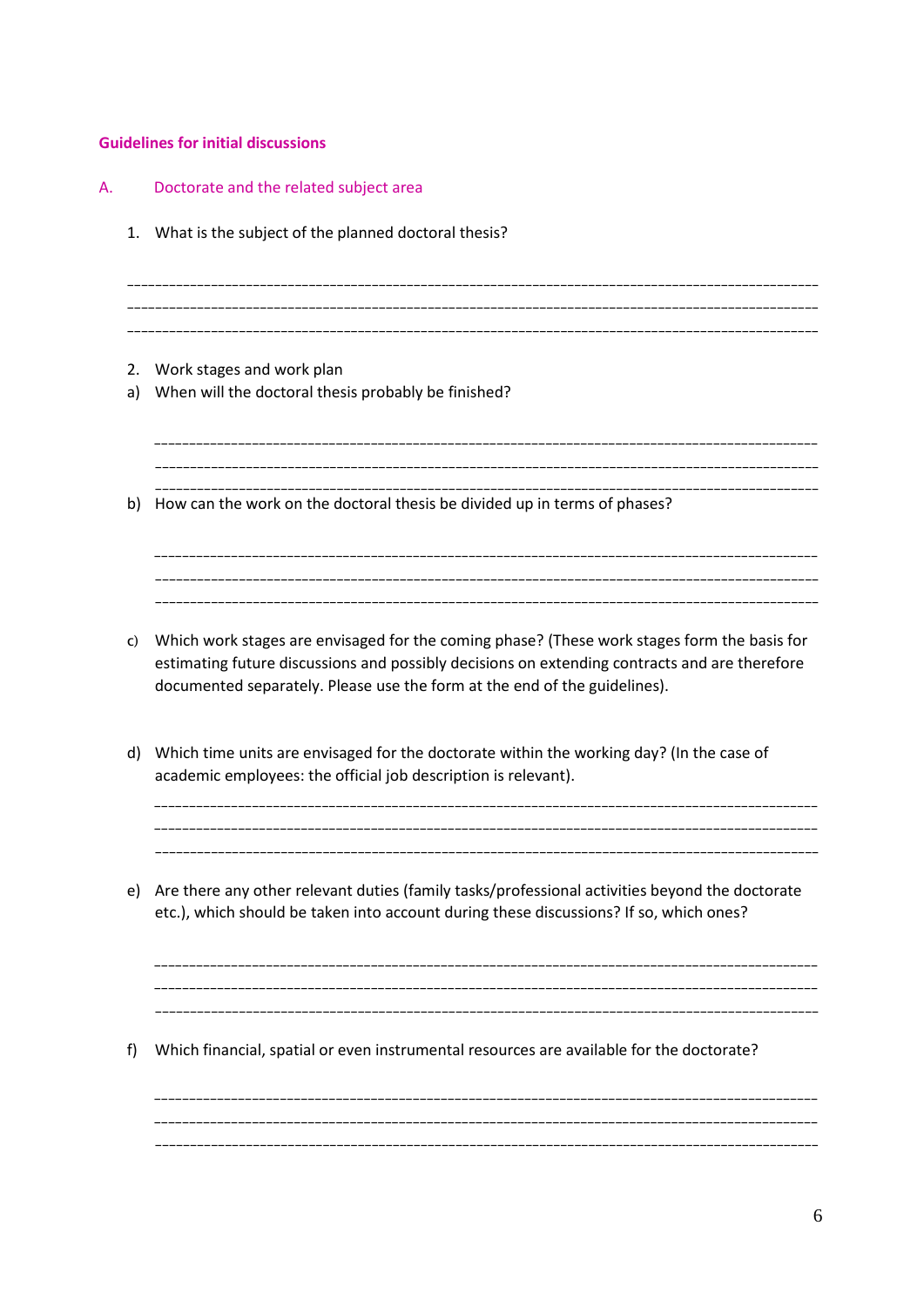# B. Supervision and working together

- 1. How frequently are discussions on the current state of the doctoral thesis envisaged? Are there any other frameworks for feedback (e.g. presentation seminars, supervision meetings)? \_\_\_\_\_\_\_\_\_\_\_\_\_\_\_\_\_\_\_\_\_\_\_\_\_\_\_\_\_\_\_\_\_\_\_\_\_\_\_\_\_\_\_\_\_\_\_\_\_\_\_\_\_\_\_\_\_\_\_\_\_\_\_\_\_\_\_\_\_\_\_\_\_\_\_\_\_\_\_\_\_\_\_\_\_\_\_\_\_\_\_\_\_\_\_ \_\_\_\_\_\_\_\_\_\_\_\_\_\_\_\_\_\_\_\_\_\_\_\_\_\_\_\_\_\_\_\_\_\_\_\_\_\_\_\_\_\_\_\_\_\_\_\_\_\_\_\_\_\_\_\_\_\_\_\_\_\_\_\_\_\_\_\_\_\_\_\_\_\_\_\_\_\_\_\_\_\_\_\_\_\_\_\_\_\_\_\_\_\_\_\_ \_\_\_\_\_\_\_\_\_\_\_\_\_\_\_\_\_\_\_\_\_\_\_\_\_\_\_\_\_\_\_\_\_\_\_\_\_\_\_\_\_\_\_\_\_\_\_\_\_\_\_\_\_\_\_\_\_\_\_\_\_\_\_\_\_\_\_\_\_\_\_\_\_\_\_\_\_\_\_\_\_\_\_\_\_\_\_\_\_\_\_\_\_\_\_ 2. At which intervals should discussions be planned to update the supervision agenda? \_\_\_\_\_\_\_\_\_\_\_\_\_\_\_\_\_\_\_\_\_\_\_\_\_\_\_\_\_\_\_\_\_\_\_\_\_\_\_\_\_\_\_\_\_\_\_\_\_\_\_\_\_\_\_\_\_\_\_\_\_\_\_\_\_\_\_\_\_\_\_\_\_\_\_\_\_\_\_\_\_\_\_\_\_\_\_\_\_\_\_\_\_\_\_\_ \_\_\_\_\_\_\_\_\_\_\_\_\_\_\_\_\_\_\_\_\_\_\_\_\_\_\_\_\_\_\_\_\_\_\_\_\_\_\_\_\_\_\_\_\_\_\_\_\_\_\_\_\_\_\_\_\_\_\_\_\_\_\_\_\_\_\_\_\_\_\_\_\_\_\_\_\_\_\_\_\_\_\_\_\_\_\_\_\_\_\_\_\_\_\_\_ \_\_\_\_\_\_\_\_\_\_\_\_\_\_\_\_\_\_\_\_\_\_\_\_\_\_\_\_\_\_\_\_\_\_\_\_\_\_\_\_\_\_\_\_\_\_\_\_\_\_\_\_\_\_\_\_\_\_\_\_\_\_\_\_\_\_\_\_\_\_\_\_\_\_\_\_\_\_\_\_\_\_\_\_\_\_\_\_\_\_\_\_\_\_\_\_ 3. If joint supervision is relevant, how should this be organised? \_\_\_\_\_\_\_\_\_\_\_\_\_\_\_\_\_\_\_\_\_\_\_\_\_\_\_\_\_\_\_\_\_\_\_\_\_\_\_\_\_\_\_\_\_\_\_\_\_\_\_\_\_\_\_\_\_\_\_\_\_\_\_\_\_\_\_\_\_\_\_\_\_\_\_\_\_\_\_\_\_\_\_\_\_\_\_\_\_\_\_\_\_\_\_ \_\_\_\_\_\_\_\_\_\_\_\_\_\_\_\_\_\_\_\_\_\_\_\_\_\_\_\_\_\_\_\_\_\_\_\_\_\_\_\_\_\_\_\_\_\_\_\_\_\_\_\_\_\_\_\_\_\_\_\_\_\_\_\_\_\_\_\_\_\_\_\_\_\_\_\_\_\_\_\_\_\_\_\_\_\_\_\_\_\_\_\_\_\_\_\_ \_\_\_\_\_\_\_\_\_\_\_\_\_\_\_\_\_\_\_\_\_\_\_\_\_\_\_\_\_\_\_\_\_\_\_\_\_\_\_\_\_\_\_\_\_\_\_\_\_\_\_\_\_\_\_\_\_\_\_\_\_\_\_\_\_\_\_\_\_\_\_\_\_\_\_\_\_\_\_\_\_\_\_\_\_\_\_\_\_\_\_\_\_\_\_ C Prospects and development opportunities 1. Which form of support is possible and feasible through participation in the field of study (study group, presentation seminars, etc.)? \_\_\_\_\_\_\_\_\_\_\_\_\_\_\_\_\_\_\_\_\_\_\_\_\_\_\_\_\_\_\_\_\_\_\_\_\_\_\_\_\_\_\_\_\_\_\_\_\_\_\_\_\_\_\_\_\_\_\_\_\_\_\_\_\_\_\_\_\_\_\_\_\_\_\_\_\_\_\_\_\_\_\_\_\_\_\_\_\_\_\_\_\_\_\_ \_\_\_\_\_\_\_\_\_\_\_\_\_\_\_\_\_\_\_\_\_\_\_\_\_\_\_\_\_\_\_\_\_\_\_\_\_\_\_\_\_\_\_\_\_\_\_\_\_\_\_\_\_\_\_\_\_\_\_\_\_\_\_\_\_\_\_\_\_\_\_\_\_\_\_\_\_\_\_\_\_\_\_\_\_\_\_\_\_\_\_\_\_\_\_ 2. How is it possible to support the acquisition of teaching experience (in a foreign language too)? \_\_\_\_\_\_\_\_\_\_\_\_\_\_\_\_\_\_\_\_\_\_\_\_\_\_\_\_\_\_\_\_\_\_\_\_\_\_\_\_\_\_\_\_\_\_\_\_\_\_\_\_\_\_\_\_\_\_\_\_\_\_\_\_\_\_\_\_\_\_\_\_\_\_\_\_\_\_\_\_\_\_\_\_\_\_\_\_\_\_\_\_\_\_\_ \_\_\_\_\_\_\_\_\_\_\_\_\_\_\_\_\_\_\_\_\_\_\_\_\_\_\_\_\_\_\_\_\_\_\_\_\_\_\_\_\_\_\_\_\_\_\_\_\_\_\_\_\_\_\_\_\_\_\_\_\_\_\_\_\_\_\_\_\_\_\_\_\_\_\_\_\_\_\_\_\_\_\_\_\_\_\_\_\_\_\_\_\_\_\_ \_\_\_\_\_\_\_\_\_\_\_\_\_\_\_\_\_\_\_\_\_\_\_\_\_\_\_\_\_\_\_\_\_\_\_\_\_\_\_\_\_\_\_\_\_\_\_\_\_\_\_\_\_\_\_\_\_\_\_\_\_\_\_\_\_\_\_\_\_\_\_\_\_\_\_\_\_\_\_\_\_\_\_\_\_\_\_\_\_\_\_\_\_\_\_ 3. Which advanced and further training courses at the University of Kassel (Graduate Academy) or at other institutions are planned as part of the doctoral thesis project or any other academic qualification? How can they be supported by the supervisor? \_\_\_\_\_\_\_\_\_\_\_\_\_\_\_\_\_\_\_\_\_\_\_\_\_\_\_\_\_\_\_\_\_\_\_\_\_\_\_\_\_\_\_\_\_\_\_\_\_\_\_\_\_\_\_\_\_\_\_\_\_\_\_\_\_\_\_\_\_\_\_\_\_\_\_\_\_\_\_\_\_\_\_\_\_\_\_\_\_\_\_\_\_\_  $\mathcal{L}_\mathcal{L} = \mathcal{L}_\mathcal{L}$ 
	- 4. How can support be provided to enable the person to find their place in the domestic and international academic field (special conferences, periods of study abroad etc.)?

\_\_\_\_\_\_\_\_\_\_\_\_\_\_\_\_\_\_\_\_\_\_\_\_\_\_\_\_\_\_\_\_\_\_\_\_\_\_\_\_\_\_\_\_\_\_\_\_\_\_\_\_\_\_\_\_\_\_\_\_\_\_\_\_\_\_\_\_\_\_\_\_\_\_\_\_\_\_\_\_\_\_\_\_\_\_\_\_\_\_\_\_\_\_\_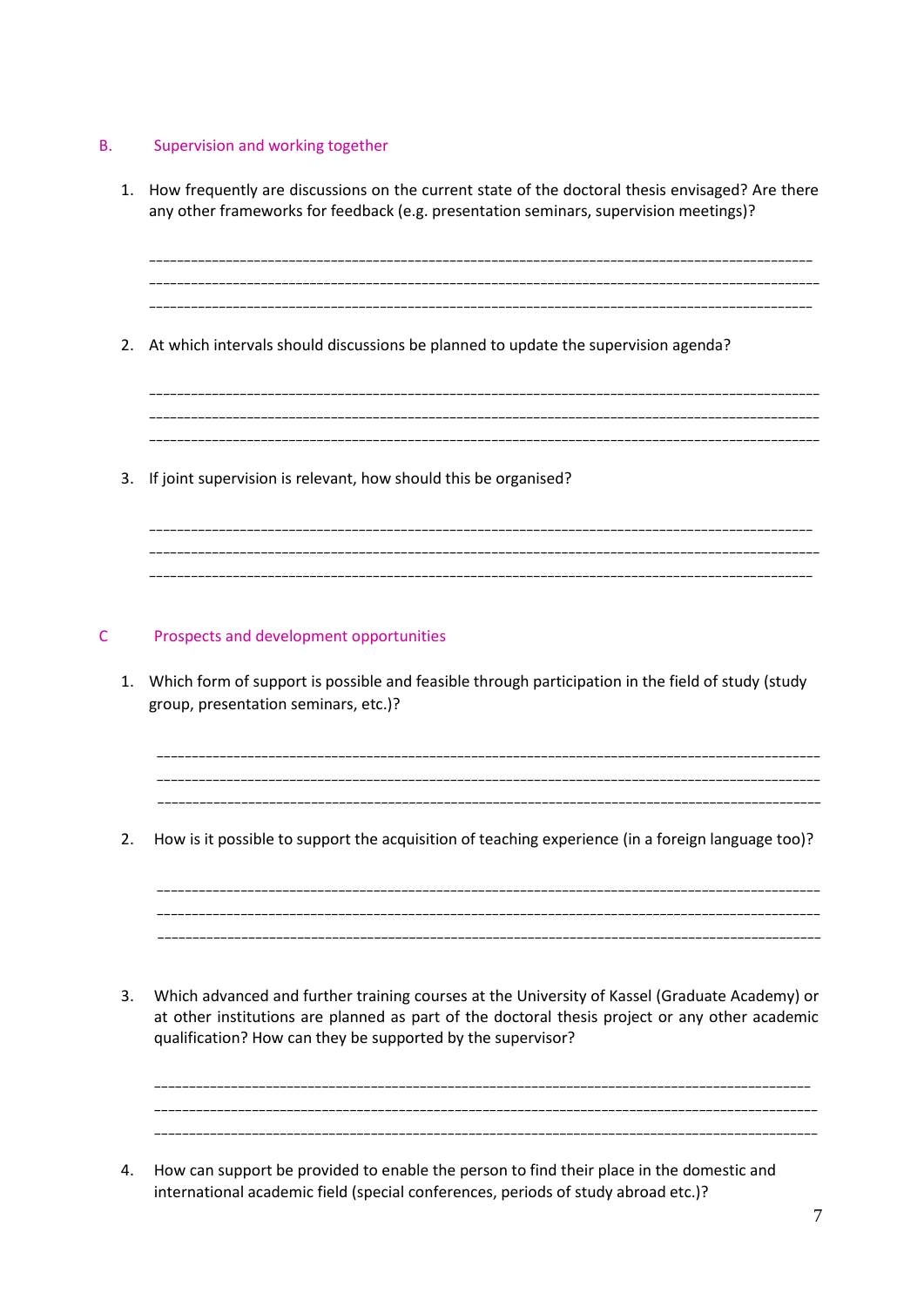\_\_\_\_\_\_\_\_\_\_\_\_\_\_\_\_\_\_\_\_\_\_\_\_\_\_\_\_\_\_\_\_\_\_\_\_\_\_\_\_\_\_\_\_\_\_\_\_\_\_\_\_\_\_\_\_\_\_\_\_\_\_\_\_\_\_\_\_\_\_\_\_\_\_\_\_\_\_\_\_\_\_\_\_\_\_\_\_\_\_\_\_\_\_\_ \_\_\_\_\_\_\_\_\_\_\_\_\_\_\_\_\_\_\_\_\_\_\_\_\_\_\_\_\_\_\_\_\_\_\_\_\_\_\_\_\_\_\_\_\_\_\_\_\_\_\_\_\_\_\_\_\_\_\_\_\_\_\_\_\_\_\_\_\_\_\_\_\_\_\_\_\_\_\_\_\_\_\_\_\_\_\_\_\_\_\_\_\_\_\_\_ \_\_\_\_\_\_\_\_\_\_\_\_\_\_\_\_\_\_\_\_\_\_\_\_\_\_\_\_\_\_\_\_\_\_\_\_\_\_\_\_\_\_\_\_\_\_\_\_\_\_\_\_\_\_\_\_\_\_\_\_\_\_\_\_\_\_\_\_\_\_\_\_\_\_\_\_\_\_\_\_\_\_\_\_\_\_\_\_\_\_\_\_\_\_\_

5. Which ideas about envisaged publications or a publication strategy make sense? What roles do international specialist media play in this? (Publication strategies are required in line with the relevant disciplinary culture – particularly in the case of cumulative thesis)

\_\_\_\_\_\_\_\_\_\_\_\_\_\_\_\_\_\_\_\_\_\_\_\_\_\_\_\_\_\_\_\_\_\_\_\_\_\_\_\_\_\_\_\_\_\_\_\_\_\_\_\_\_\_\_\_\_\_\_\_\_\_\_\_\_\_\_\_\_\_\_\_\_\_\_\_\_\_\_\_\_\_\_\_\_\_\_\_\_\_\_\_\_\_\_ \_\_\_\_\_\_\_\_\_\_\_\_\_\_\_\_\_\_\_\_\_\_\_\_\_\_\_\_\_\_\_\_\_\_\_\_\_\_\_\_\_\_\_\_\_\_\_\_\_\_\_\_\_\_\_\_\_\_\_\_\_\_\_\_\_\_\_\_\_\_\_\_\_\_\_\_\_\_\_\_\_\_\_\_\_\_\_\_\_\_\_\_\_\_\_ \_\_\_\_\_\_\_\_\_\_\_\_\_\_\_\_\_\_\_\_\_\_\_\_\_\_\_\_\_\_\_\_\_\_\_\_\_\_\_\_\_\_\_\_\_\_\_\_\_\_\_\_\_\_\_\_\_\_\_\_\_\_\_\_\_\_\_\_\_\_\_\_\_\_\_\_\_\_\_\_\_\_\_\_\_\_\_\_\_\_\_\_\_\_\_

6. What ideas about (international) career prospects after the doctorate or even after the conclusion of the current qualification phase are important for the supervision process?

\_\_\_\_\_\_\_\_\_\_\_\_\_\_\_\_\_\_\_\_\_\_\_\_\_\_\_\_\_\_\_\_\_\_\_\_\_\_\_\_\_\_\_\_\_\_\_\_\_\_\_\_\_\_\_\_\_\_\_\_\_\_\_\_\_\_\_\_\_\_\_\_\_\_\_\_\_\_\_\_\_\_\_\_\_\_\_\_\_\_\_\_\_\_\_ \_\_\_\_\_\_\_\_\_\_\_\_\_\_\_\_\_\_\_\_\_\_\_\_\_\_\_\_\_\_\_\_\_\_\_\_\_\_\_\_\_\_\_\_\_\_\_\_\_\_\_\_\_\_\_\_\_\_\_\_\_\_\_\_\_\_\_\_\_\_\_\_\_\_\_\_\_\_\_\_\_\_\_\_\_\_\_\_\_\_\_\_\_\_\_\_

7. Other aspects on prospects and development opportunities

\_\_\_\_\_\_\_\_\_\_\_\_\_\_\_\_\_\_\_\_\_\_\_\_\_\_\_\_\_\_\_\_\_\_\_\_\_\_\_\_\_\_\_\_\_\_\_\_\_\_\_\_\_\_\_\_\_\_\_\_\_\_\_\_\_\_\_\_\_\_\_\_\_\_\_\_\_\_\_\_\_\_\_\_\_\_\_\_\_\_\_\_\_\_\_ \_\_\_\_\_\_\_\_\_\_\_\_\_\_\_\_\_\_\_\_\_\_\_\_\_\_\_\_\_\_\_\_\_\_\_\_\_\_\_\_\_\_\_\_\_\_\_\_\_\_\_\_\_\_\_\_\_\_\_\_\_\_\_\_\_\_\_\_\_\_\_\_\_\_\_\_\_\_\_\_\_\_\_\_\_\_\_\_\_\_\_\_\_\_\_ \_\_\_\_\_\_\_\_\_\_\_\_\_\_\_\_\_\_\_\_\_\_\_\_\_\_\_\_\_\_\_\_\_\_\_\_\_\_\_\_\_\_\_\_\_\_\_\_\_\_\_\_\_\_\_\_\_\_\_\_\_\_\_\_\_\_\_\_\_\_\_\_\_\_\_\_\_\_\_\_\_\_\_\_\_\_\_\_\_\_\_\_\_\_\_

# D Funding the doctorate

- 1. Livelihood
- a) Is the person's livelihood guaranteed during the current doctoral studies? If not, which support options are feasible (e.g. extending the contract, temporary teaching appointments etc.)?

\_\_\_\_\_\_\_\_\_\_\_\_\_\_\_\_\_\_\_\_\_\_\_\_\_\_\_\_\_\_\_\_\_\_\_\_\_\_\_\_\_\_\_\_\_\_\_\_\_\_\_\_\_\_\_\_\_\_\_\_\_\_\_\_\_\_\_\_\_\_\_\_\_\_\_\_\_\_\_\_\_\_\_\_\_\_\_\_\_\_\_\_\_\_\_ \_\_\_\_\_\_\_\_\_\_\_\_\_\_\_\_\_\_\_\_\_\_\_\_\_\_\_\_\_\_\_\_\_\_\_\_\_\_\_\_\_\_\_\_\_\_\_\_\_\_\_\_\_\_\_\_\_\_\_\_\_\_\_\_\_\_\_\_\_\_\_\_\_\_\_\_\_\_\_\_\_\_\_\_\_\_\_\_\_\_\_\_\_\_\_

\_\_\_\_\_\_\_\_\_\_\_\_\_\_\_\_\_\_\_\_\_\_\_\_\_\_\_\_\_\_\_\_\_\_\_\_\_\_\_\_\_\_\_\_\_\_\_\_\_\_\_\_\_\_\_\_\_\_\_\_\_\_\_\_\_\_\_\_\_\_\_\_\_\_\_\_\_\_\_\_\_\_\_\_\_\_\_\_\_\_\_\_\_\_\_

b) Should it be assumed that there will be phases with different funding during the qualification phase and how can transitional periods be safeguarded? For university employees: which extension options exist according to the Law on Temporary Employment in Higher Education (possibly after consulting the personnel department)? \*More information on "Annual Discussions and Questions of Extending Contracts" can be found at the end of the guidelines and in the handout from the personnel department [\(www.uni-kassel.de/go/befristungen-wisszeitvg\)](http://www.uni-kassel.de/go/befristungen-wisszeitvg)



2. How are the costs of research visits, conferences/congresses, printing or research services by third parties funded?

\_\_\_\_\_\_\_\_\_\_\_\_\_\_\_\_\_\_\_\_\_\_\_\_\_\_\_\_\_\_\_\_\_\_\_\_\_\_\_\_\_\_\_\_\_\_\_\_\_\_\_\_\_\_\_\_\_\_\_\_\_\_\_\_\_\_\_\_\_\_\_\_\_\_\_\_\_\_\_\_\_\_\_\_\_\_\_\_\_\_\_\_\_\_\_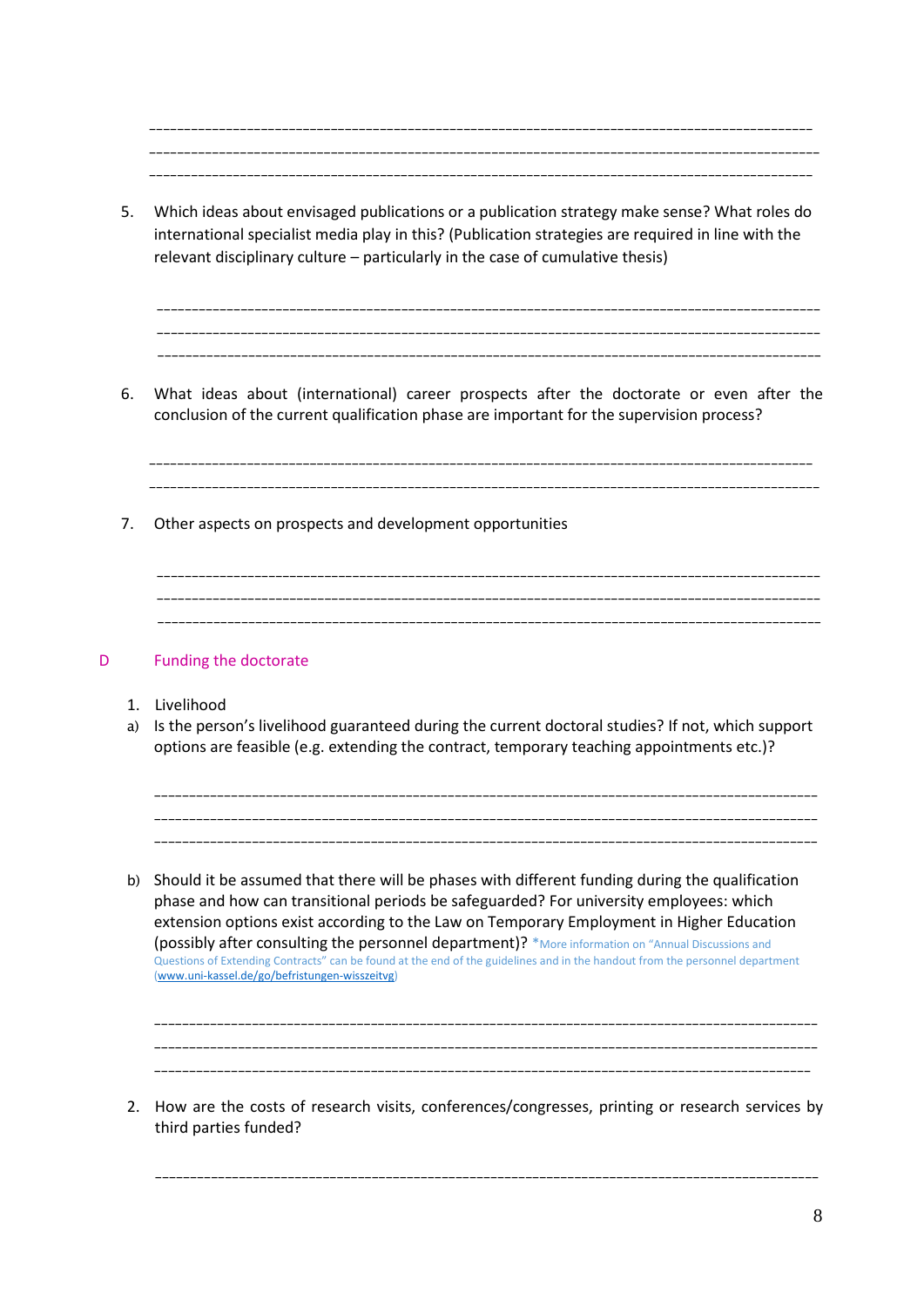3. Other aspects on the subject of funding

\_\_\_\_\_\_\_\_\_\_\_\_\_\_\_\_\_\_\_\_\_\_\_\_\_\_\_\_\_\_\_\_\_\_\_\_\_\_\_\_\_\_\_\_\_\_\_\_\_\_\_\_\_\_\_\_\_\_\_\_\_\_\_\_\_\_\_\_\_\_\_\_\_\_\_\_\_\_\_\_\_\_\_\_\_\_\_\_\_\_\_\_\_\_\_ \_\_\_\_\_\_\_\_\_\_\_\_\_\_\_\_\_\_\_\_\_\_\_\_\_\_\_\_\_\_\_\_\_\_\_\_\_\_\_\_\_\_\_\_\_\_\_\_\_\_\_\_\_\_\_\_\_\_\_\_\_\_\_\_\_\_\_\_\_\_\_\_\_\_\_\_\_\_\_\_\_\_\_\_\_\_\_\_\_\_\_\_\_\_\_\_ \_\_\_\_\_\_\_\_\_\_\_\_\_\_\_\_\_\_\_\_\_\_\_\_\_\_\_\_\_\_\_\_\_\_\_\_\_\_\_\_\_\_\_\_\_\_\_\_\_\_\_\_\_\_\_\_\_\_\_\_\_\_\_\_\_\_\_\_\_\_\_\_\_\_\_\_\_\_\_\_\_\_\_\_\_\_\_\_\_\_\_\_\_\_\_

\_\_\_\_\_\_\_\_\_\_\_\_\_\_\_\_\_\_\_\_\_\_\_\_\_\_\_\_\_\_\_\_\_\_\_\_\_\_\_\_\_\_\_\_\_\_\_\_\_\_\_\_\_\_\_\_\_\_\_\_\_\_\_\_\_\_\_\_\_\_\_\_\_\_\_\_\_\_\_\_\_\_\_\_\_\_\_\_\_\_\_\_\_\_\_ \_\_\_\_\_\_\_\_\_\_\_\_\_\_\_\_\_\_\_\_\_\_\_\_\_\_\_\_\_\_\_\_\_\_\_\_\_\_\_\_\_\_\_\_\_\_\_\_\_\_\_\_\_\_\_\_\_\_\_\_\_\_\_\_\_\_\_\_\_\_\_\_\_\_\_\_\_\_\_\_\_\_\_\_\_\_\_\_\_\_\_\_\_\_\_

# E Good academic practice

i,

Practice that meets generally binding academic and possibly ethical and/or legal standards is a top priority when completing doctoral thesis projects too. The rules of good academic practice apply when completing each doctoral thesis project and for all those involved in the process (1.). In individual cases, ethical aspects of the research design (2.) or even questions regarding copyright or patent law (3.) may play a role too.

1. Please reach agreement on complying with the rules of good academic practice. Have any possible conflict areas been identified? What are they?<sup>[1](#page-9-0)</sup>

\_\_\_\_\_\_\_\_\_\_\_\_\_\_\_\_\_\_\_\_\_\_\_\_\_\_\_\_\_\_\_\_\_\_\_\_\_\_\_\_\_\_\_\_\_\_\_\_\_\_\_\_\_\_\_\_\_\_\_\_\_\_\_\_\_\_\_\_\_\_\_\_\_\_\_\_\_\_\_\_\_\_\_\_\_\_\_\_\_\_\_\_\_\_\_ \_\_\_\_\_\_\_\_\_\_\_\_\_\_\_\_\_\_\_\_\_\_\_\_\_\_\_\_\_\_\_\_\_\_\_\_\_\_\_\_\_\_\_\_\_\_\_\_\_\_\_\_\_\_\_\_\_\_\_\_\_\_\_\_\_\_\_\_\_\_\_\_\_\_\_\_\_\_\_\_\_\_\_\_\_\_\_\_\_\_\_\_\_\_\_ \_\_\_\_\_\_\_\_\_\_\_\_\_\_\_\_\_\_\_\_\_\_\_\_\_\_\_\_\_\_\_\_\_\_\_\_\_\_\_\_\_\_\_\_\_\_\_\_\_\_\_\_\_\_\_\_\_\_\_\_\_\_\_\_\_\_\_\_\_\_\_\_\_\_\_\_\_\_\_\_\_\_\_\_\_\_\_\_\_\_\_\_\_\_\_

2. Is it necessary to involve an ethics commission in order to enable the completion of the doctoral thesis project? How is this being guaranteed?<sup>[2](#page-9-1)</sup>

\_\_\_\_\_\_\_\_\_\_\_\_\_\_\_\_\_\_\_\_\_\_\_\_\_\_\_\_\_\_\_\_\_\_\_\_\_\_\_\_\_\_\_\_\_\_\_\_\_\_\_\_\_\_\_\_\_\_\_\_\_\_\_\_\_\_\_\_\_\_\_\_\_\_\_\_\_\_\_\_\_\_\_\_\_\_\_\_\_\_\_\_\_\_\_ \_\_\_\_\_\_\_\_\_\_\_\_\_\_\_\_\_\_\_\_\_\_\_\_\_\_\_\_\_\_\_\_\_\_\_\_\_\_\_\_\_\_\_\_\_\_\_\_\_\_\_\_\_\_\_\_\_\_\_\_\_\_\_\_\_\_\_\_\_\_\_\_\_\_\_\_\_\_\_\_\_\_\_\_\_\_\_\_\_\_\_\_\_\_\_\_ \_\_\_\_\_\_\_\_\_\_\_\_\_\_\_\_\_\_\_\_\_\_\_\_\_\_\_\_\_\_\_\_\_\_\_\_\_\_\_\_\_\_\_\_\_\_\_\_\_\_\_\_\_\_\_\_\_\_\_\_\_\_\_\_\_\_\_\_\_\_\_\_\_\_\_\_\_\_\_\_\_\_\_\_\_\_\_\_\_\_\_\_\_\_\_

\_\_\_\_\_\_\_\_\_\_\_\_\_\_\_\_\_\_\_\_\_\_\_\_\_\_\_\_\_\_\_\_\_\_\_\_\_\_\_\_\_\_\_\_\_\_\_\_\_\_\_\_\_\_\_\_\_\_\_\_\_\_\_\_\_\_\_\_\_\_\_\_\_\_\_\_\_\_\_\_\_\_\_\_\_\_\_\_\_\_\_\_\_\_\_

3. Do rights to data or patent or copyright issues need to be resolved? How will this be guaranteed?

<span id="page-9-0"></span><sup>1</sup> The University of Kassel has laid down "Principles to Ensure Good Academic Practice". They include a description of guiding principles and rules of good academic practice. Two persons of trust were also appointed on this basis and a permanent committee was set up to investigate any suspicious cases. The "members and associates of the University of Kassel can approach the persons of trust regarding issues of good academic practice in any conflict situations and if they suspect any academic misconduct" (Section 2, No. 1. Para. 1). The permanent committee "supports the Executive Board in cases of suspected academic misconduct by shedding light on the circumstances of the case and assessing it from the point of view of academic integrity" (Section 2, No. 2, Para. 1). Cf. <https://www.uni-kassel.de/intranet/organisation/kommissionen/sicherung-guter-wissenschaftlicher-praxis.html>

<span id="page-9-1"></span><sup>&</sup>lt;sup>2</sup> Whether an ethics committee has to be involved in advance to determine whether the specific completion of a project is bona fide (to check, advise or supervise) needs to be resolved for each project, as is the rule in individual disciplines (particularly medical research on human beings, psychology and others), especially to protect test persons, and is also expected by individual funding bodies. There is no central ethics committee at the University of Kassel; there is only a statutory requirement for this at universities with medical departments. An ethics committee does exist in the Humanities and Social Sciences faculty to primarily focus on psychological research.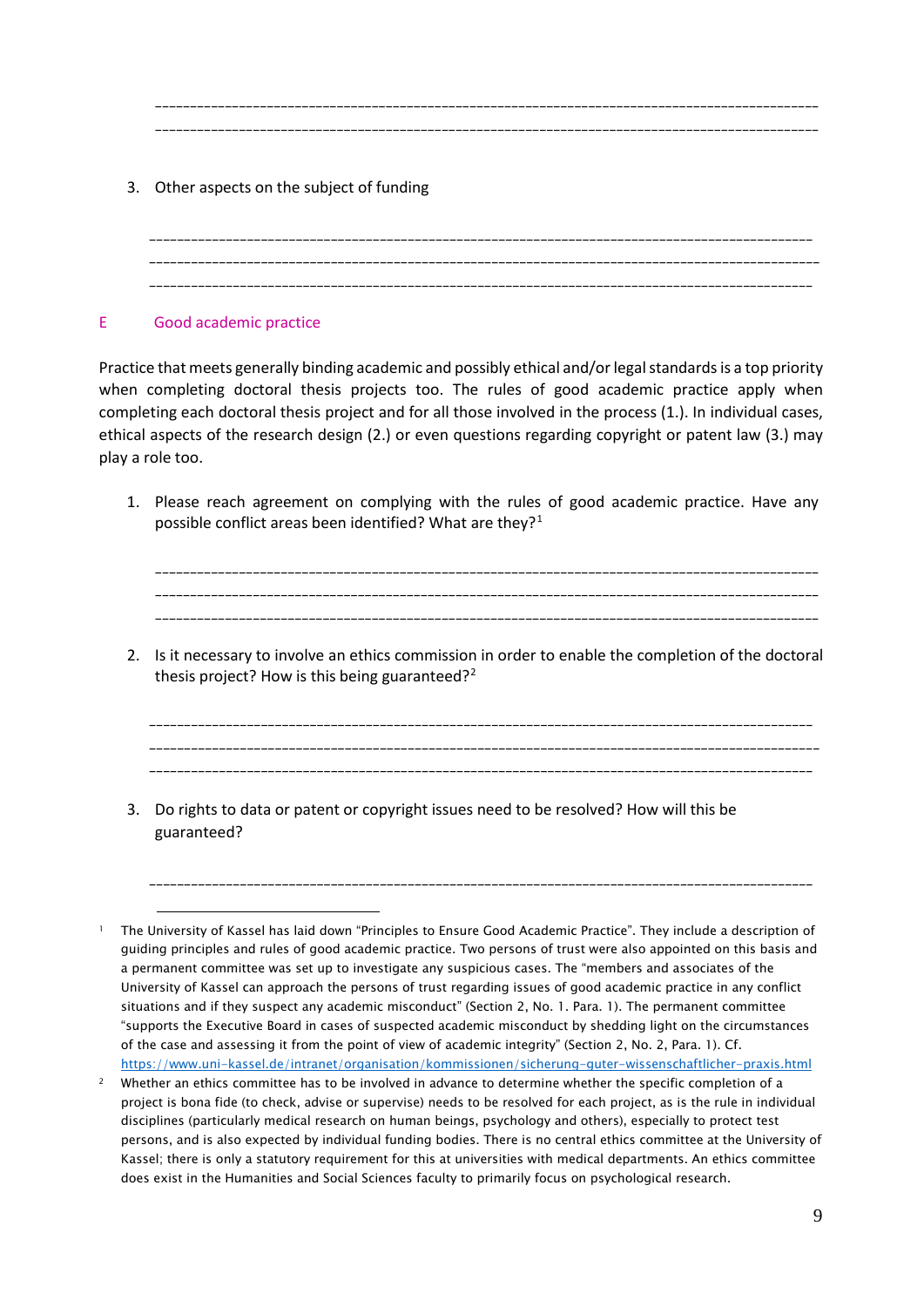| 4. Other aspects on the subject of "good academic practice"                                                                                                                                                                    |                                                                                                                                                                                                                                |
|--------------------------------------------------------------------------------------------------------------------------------------------------------------------------------------------------------------------------------|--------------------------------------------------------------------------------------------------------------------------------------------------------------------------------------------------------------------------------|
| When should the next meeting for discussions be held?                                                                                                                                                                          |                                                                                                                                                                                                                                |
| Date: the control of the control of the control of the control of the control of the control of the control of the control of the control of the control of the control of the control of the control of the control of the co | Date: the contract of the contract of the contract of the contract of the contract of the contract of the contract of the contract of the contract of the contract of the contract of the contract of the contract of the cont |
| Signature of doctoral candidate                                                                                                                                                                                                | Signature of supervisor                                                                                                                                                                                                        |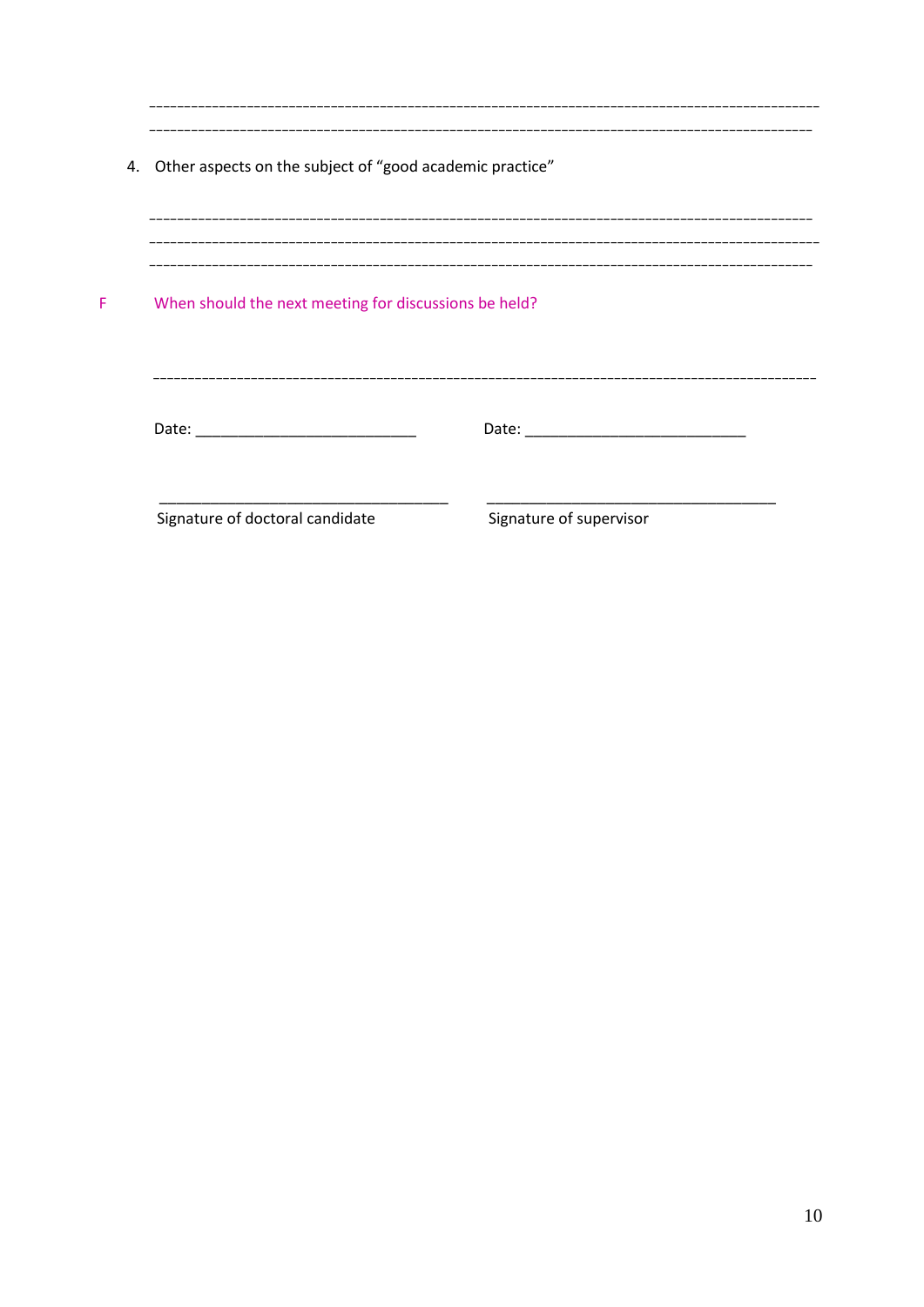### **06 Guidelines for annual discussions**

### *Information on those involved in the discussions and confidentiality*

That part of the annual discussions that concerns the doctorate takes place between the doctoral candidate and the supervisor – and possibly one other specialist colleague. This other person must have the suitable qualifications to be actively involved on the doctoral committee at a later stage, if required. If desired, both the doctoral candidate and the supervisor can waive the presence of the other person.

The content of the annual discussions remains confidential and is not disclosed outside the circle of those involved in the discussions. However, any content that relates to the progress of the doctoral thesis project and was agreed on the documentation sheet is relevant for any decisions about extending contracts and should therefore be clarified with care and documented.

### A Starting points

1. The current title of the doctoral thesis project (if amended):

\_\_\_\_\_\_\_\_\_\_\_\_\_\_\_\_\_\_\_\_\_\_\_\_\_\_\_\_\_\_\_\_\_\_\_\_\_\_\_\_\_\_\_\_\_\_\_\_\_\_\_\_\_\_\_\_\_\_\_\_\_\_\_\_\_\_\_\_\_\_\_\_\_\_\_\_\_\_\_\_\_\_\_\_\_\_\_\_\_\_\_\_\_\_\_ \_\_\_\_\_\_\_\_\_\_\_\_\_\_\_\_\_\_\_\_\_\_\_\_\_\_\_\_\_\_\_\_\_\_\_\_\_\_\_\_\_\_\_\_\_\_\_\_\_\_\_\_\_\_\_\_\_\_\_\_\_\_\_\_\_\_\_\_\_\_\_\_\_\_\_\_\_\_\_\_\_\_\_\_\_\_\_\_\_\_\_\_\_\_\_\_ \_\_\_\_\_\_\_\_\_\_\_\_\_\_\_\_\_\_\_\_\_\_\_\_\_\_\_\_\_\_\_\_\_\_\_\_\_\_\_\_\_\_\_\_\_\_\_\_\_\_\_\_\_\_\_\_\_\_\_\_\_\_\_\_\_\_\_\_\_\_\_\_\_\_\_\_\_\_\_\_\_\_\_\_\_\_\_\_\_\_\_\_\_\_\_ 2. To what degree are ideas on the topic and courses of action from preceding discussions still relevant? How have these been developed? \_\_\_\_\_\_\_\_\_\_\_\_\_\_\_\_\_\_\_\_\_\_\_\_\_\_\_\_\_\_\_\_\_\_\_\_\_\_\_\_\_\_\_\_\_\_\_\_\_\_\_\_\_\_\_\_\_\_\_\_\_\_\_\_\_\_\_\_\_\_\_\_\_\_\_\_\_\_\_\_\_\_\_\_\_\_\_\_\_\_\_\_\_\_\_ \_\_\_\_\_\_\_\_\_\_\_\_\_\_\_\_\_\_\_\_\_\_\_\_\_\_\_\_\_\_\_\_\_\_\_\_\_\_\_\_\_\_\_\_\_\_\_\_\_\_\_\_\_\_\_\_\_\_\_\_\_\_\_\_\_\_\_\_\_\_\_\_\_\_\_\_\_\_\_\_\_\_\_\_\_\_\_\_\_\_\_\_\_\_\_ \_\_\_\_\_\_\_\_\_\_\_\_\_\_\_\_\_\_\_\_\_\_\_\_\_\_\_\_\_\_\_\_\_\_\_\_\_\_\_\_\_\_\_\_\_\_\_\_\_\_\_\_\_\_\_\_\_\_\_\_\_\_\_\_\_\_\_\_\_\_\_\_\_\_\_\_\_\_\_\_\_\_\_\_\_\_\_\_\_\_\_\_\_\_\_ B Supervision and working together 1. What kind of impression does the supervisor give in terms of guidelines, checks and specialist support? \_\_\_\_\_\_\_\_\_\_\_\_\_\_\_\_\_\_\_\_\_\_\_\_\_\_\_\_\_\_\_\_\_\_\_\_\_\_\_\_\_\_\_\_\_\_\_\_\_\_\_\_\_\_\_\_\_\_\_\_\_\_\_\_\_\_\_\_\_\_\_\_\_\_\_\_\_\_\_\_\_\_\_\_\_\_\_\_\_\_\_\_\_\_\_ \_\_\_\_\_\_\_\_\_\_\_\_\_\_\_\_\_\_\_\_\_\_\_\_\_\_\_\_\_\_\_\_\_\_\_\_\_\_\_\_\_\_\_\_\_\_\_\_\_\_\_\_\_\_\_\_\_\_\_\_\_\_\_\_\_\_\_\_\_\_\_\_\_\_\_\_\_\_\_\_\_\_\_\_\_\_\_\_\_\_\_\_\_\_\_ \_\_\_\_\_\_\_\_\_\_\_\_\_\_\_\_\_\_\_\_\_\_\_\_\_\_\_\_\_\_\_\_\_\_\_\_\_\_\_\_\_\_\_\_\_\_\_\_\_\_\_\_\_\_\_\_\_\_\_\_\_\_\_\_\_\_\_\_\_\_\_\_\_\_\_\_\_\_\_\_\_\_\_\_\_\_\_\_\_\_\_\_\_\_\_ 2. Is the supervisor approached if difficulties arise? Is support granted? \_\_\_\_\_\_\_\_\_\_\_\_\_\_\_\_\_\_\_\_\_\_\_\_\_\_\_\_\_\_\_\_\_\_\_\_\_\_\_\_\_\_\_\_\_\_\_\_\_\_\_\_\_\_\_\_\_\_\_\_\_\_\_\_\_\_\_\_\_\_\_\_\_\_\_\_\_\_\_\_\_\_\_\_\_\_\_\_\_\_\_\_\_\_\_ \_\_\_\_\_\_\_\_\_\_\_\_\_\_\_\_\_\_\_\_\_\_\_\_\_\_\_\_\_\_\_\_\_\_\_\_\_\_\_\_\_\_\_\_\_\_\_\_\_\_\_\_\_\_\_\_\_\_\_\_\_\_\_\_\_\_\_\_\_\_\_\_\_\_\_\_\_\_\_\_\_\_\_\_\_\_\_\_\_\_\_\_\_\_\_ \_\_\_\_\_\_\_\_\_\_\_\_\_\_\_\_\_\_\_\_\_\_\_\_\_\_\_\_\_\_\_\_\_\_\_\_\_\_\_\_\_\_\_\_\_\_\_\_\_\_\_\_\_\_\_\_\_\_\_\_\_\_\_\_\_\_\_\_\_\_\_\_\_\_\_\_\_\_\_\_\_\_\_\_\_\_\_\_\_\_\_\_\_\_\_ 3. Has the mutual agreement regarding rules of good academic practice been well followed? Have possible areas of conflict been identified?

\_\_\_\_\_\_\_\_\_\_\_\_\_\_\_\_\_\_\_\_\_\_\_\_\_\_\_\_\_\_\_\_\_\_\_\_\_\_\_\_\_\_\_\_\_\_\_\_\_\_\_\_\_\_\_\_\_\_\_\_\_\_\_\_\_\_\_\_\_\_\_\_\_\_\_\_\_\_\_\_\_\_\_\_\_\_\_\_\_\_\_\_\_\_\_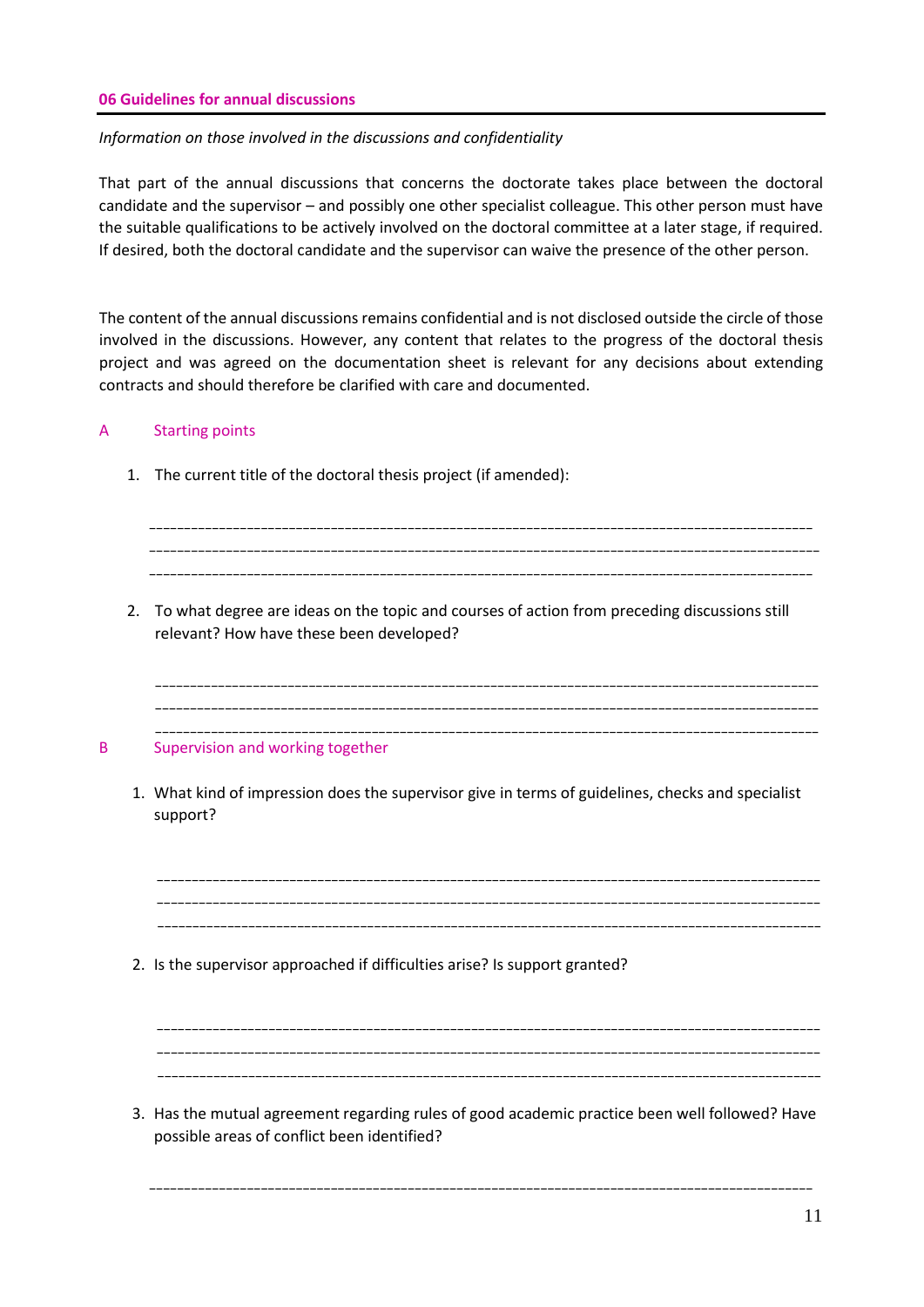| 4. Which special circumstances (e.g. from the private sphere) need to be taken into account during<br>supervision?                                                                                                                            |
|-----------------------------------------------------------------------------------------------------------------------------------------------------------------------------------------------------------------------------------------------|
| 5. In the case of joint supervision: how is the joint supervision working? Is there any need for<br>change - and, if so, what kind of change?                                                                                                 |
| <b>Environment and organisational aspects</b><br>1. How is the work divided in the team?                                                                                                                                                      |
| 2. What is the working atmosphere like in the team?                                                                                                                                                                                           |
| 3. Is there any special structural or personal potential for conflict? How can good solutions be<br>found?                                                                                                                                    |
| 4. Which blocks of time are planned for the doctorate during the working day? (In the case of<br>academic employees: the official job description is relevant). Can the working conditions and<br>doctorate be well combined with each other? |

 $\mathsf{C}$ 

5. Is there any need or possibility of relating academic qualifications and other official tasks (lecturing, tutoring students, administrative tasks etc.) more closely or restricting them?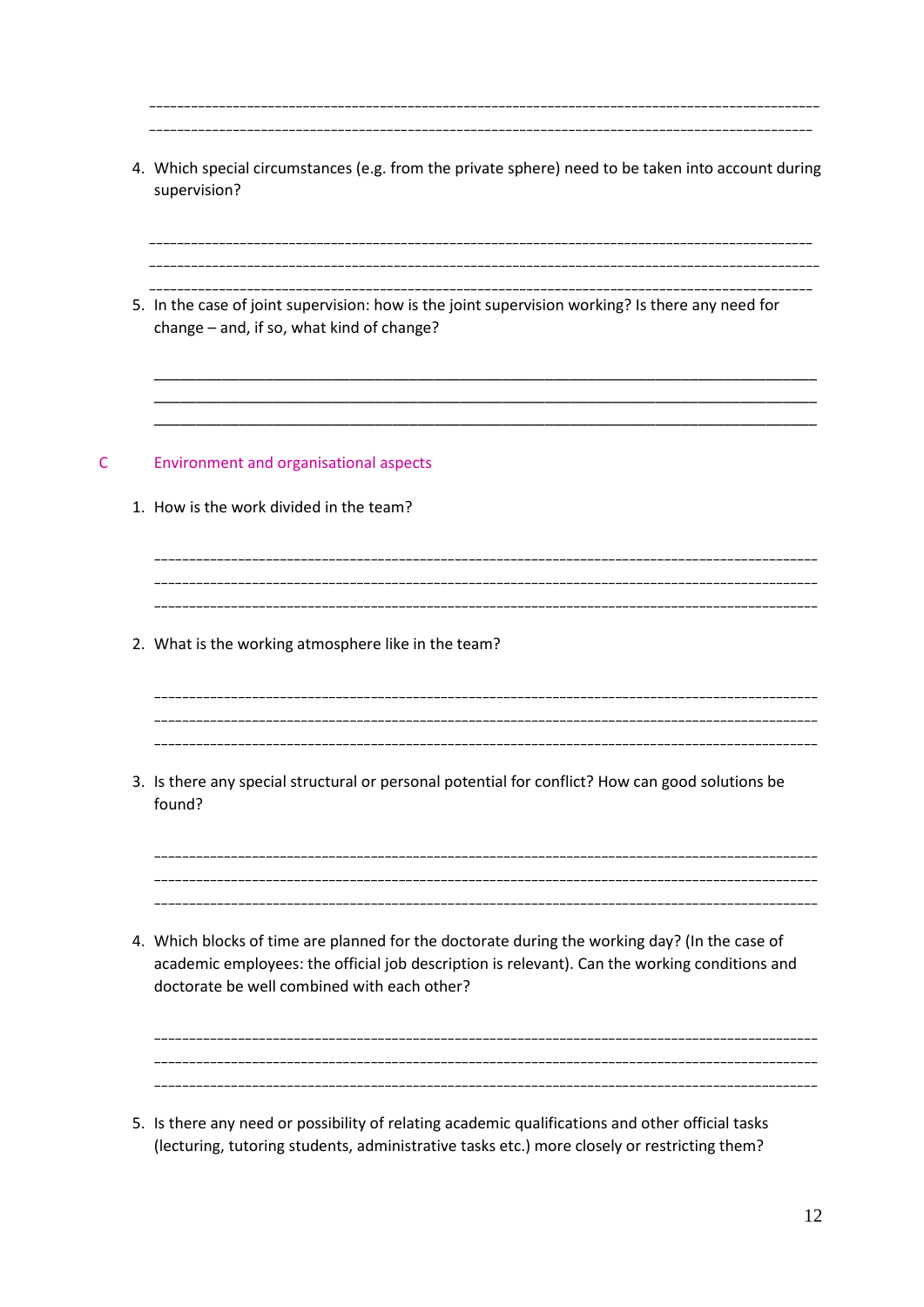\_\_\_\_\_\_\_\_\_\_\_\_\_\_\_\_\_\_\_\_\_\_\_\_\_\_\_\_\_\_\_\_\_\_\_\_\_\_\_\_\_\_\_\_\_\_\_\_\_\_\_\_\_\_\_\_\_\_\_\_\_\_\_\_\_\_\_\_\_\_\_\_\_\_\_\_\_\_\_\_\_\_\_\_\_\_\_\_\_\_\_\_\_\_\_ \_\_\_\_\_\_\_\_\_\_\_\_\_\_\_\_\_\_\_\_\_\_\_\_\_\_\_\_\_\_\_\_\_\_\_\_\_\_\_\_\_\_\_\_\_\_\_\_\_\_\_\_\_\_\_\_\_\_\_\_\_\_\_\_\_\_\_\_\_\_\_\_\_\_\_\_\_\_\_\_\_\_\_\_\_\_\_\_\_\_\_\_\_\_\_ \_\_\_\_\_\_\_\_\_\_\_\_\_\_\_\_\_\_\_\_\_\_\_\_\_\_\_\_\_\_\_\_\_\_\_\_\_\_\_\_\_\_\_\_\_\_\_\_\_\_\_\_\_\_\_\_\_\_\_\_\_\_\_\_\_\_\_\_\_\_\_\_\_\_\_\_\_\_\_\_\_\_\_\_\_\_\_\_\_\_\_\_\_\_\_

6. Which organisational aspects regarding the doctoral examination process need to be noted? For example, is there any special time frame for appraising the dissertation? When will the timing of the defence be discussed?

\_\_\_\_\_\_\_\_\_\_\_\_\_\_\_\_\_\_\_\_\_\_\_\_\_\_\_\_\_\_\_\_\_\_\_\_\_\_\_\_\_\_\_\_\_\_\_\_\_\_\_\_\_\_\_\_\_\_\_\_\_\_\_\_\_\_\_\_\_\_\_\_\_\_\_\_\_\_\_\_\_\_\_\_\_\_\_\_\_\_\_\_\_\_\_ \_\_\_\_\_\_\_\_\_\_\_\_\_\_\_\_\_\_\_\_\_\_\_\_\_\_\_\_\_\_\_\_\_\_\_\_\_\_\_\_\_\_\_\_\_\_\_\_\_\_\_\_\_\_\_\_\_\_\_\_\_\_\_\_\_\_\_\_\_\_\_\_\_\_\_\_\_\_\_\_\_\_\_\_\_\_\_\_\_\_\_\_\_\_\_ \_\_\_\_\_\_\_\_\_\_\_\_\_\_\_\_\_\_\_\_\_\_\_\_\_\_\_\_\_\_\_\_\_\_\_\_\_\_\_\_\_\_\_\_\_\_\_\_\_\_\_\_\_\_\_\_\_\_\_\_\_\_\_\_\_\_\_\_\_\_\_\_\_\_\_\_\_\_\_\_\_\_\_\_\_\_\_\_\_\_\_\_\_\_\_

# D Work stages and work planning

Work stages, achievements and the timetable form the basis for assessing future discussions and, possibly, making decisions about extending contracts and are therefore documented separately. Please use the form at the end of the guidelines. If it seems sensible to those involved in the discussions, documentation of the following aspects can also be completed at a separately agreed meeting.

1. Which of the work stages agreed in the past has it been possible to complete? Which goals have not been met or only to a limited degree? What were the reasons for this?

2. How do the supervisors assess the scope and quality of the work performed so far?

3. How does the doctoral candidate assess the current state of progress and the conditions in which this could be achieved?

4. Are there any changes compared to the original timetable? Which work stages have been agreed for the coming qualification phase?

# E Prospects and development opportunities

1. Are there any ideas about career prospects after the doctorate or even after the completion of the current qualification phase that play a role for the supervision process?

\_\_\_\_\_\_\_\_\_\_\_\_\_\_\_\_\_\_\_\_\_\_\_\_\_\_\_\_\_\_\_\_\_\_\_\_\_\_\_\_\_\_\_\_\_\_\_\_\_\_\_\_\_\_\_\_\_\_\_\_\_\_\_\_\_\_\_\_\_\_\_\_\_\_\_\_\_\_\_\_\_\_\_\_\_\_\_\_\_\_\_\_\_\_\_ \_\_\_\_\_\_\_\_\_\_\_\_\_\_\_\_\_\_\_\_\_\_\_\_\_\_\_\_\_\_\_\_\_\_\_\_\_\_\_\_\_\_\_\_\_\_\_\_\_\_\_\_\_\_\_\_\_\_\_\_\_\_\_\_\_\_\_\_\_\_\_\_\_\_\_\_\_\_\_\_\_\_\_\_\_\_\_\_\_\_\_\_\_\_\_ \_\_\_\_\_\_\_\_\_\_\_\_\_\_\_\_\_\_\_\_\_\_\_\_\_\_\_\_\_\_\_\_\_\_\_\_\_\_\_\_\_\_\_\_\_\_\_\_\_\_\_\_\_\_\_\_\_\_\_\_\_\_\_\_\_\_\_\_\_\_\_\_\_\_\_\_\_\_\_\_\_\_\_\_\_\_\_\_\_\_\_\_\_\_\_

2. How can support be provided to enable the person to find their place in the academic field (specialist conferences etc.) and possibly for other career prospects (e.g. time off from teaching or recommendations)? Which kind of support can be made available within the institute/chair (working group, presentation seminars etc.)?

\_\_\_\_\_\_\_\_\_\_\_\_\_\_\_\_\_\_\_\_\_\_\_\_\_\_\_\_\_\_\_\_\_\_\_\_\_\_\_\_\_\_\_\_\_\_\_\_\_\_\_\_\_\_\_\_\_\_\_\_\_\_\_\_\_\_\_\_\_\_\_\_\_\_\_\_\_\_\_\_\_\_\_\_\_\_\_\_\_\_\_\_\_\_\_ \_\_\_\_\_\_\_\_\_\_\_\_\_\_\_\_\_\_\_\_\_\_\_\_\_\_\_\_\_\_\_\_\_\_\_\_\_\_\_\_\_\_\_\_\_\_\_\_\_\_\_\_\_\_\_\_\_\_\_\_\_\_\_\_\_\_\_\_\_\_\_\_\_\_\_\_\_\_\_\_\_\_\_\_\_\_\_\_\_\_\_\_\_\_\_\_ \_\_\_\_\_\_\_\_\_\_\_\_\_\_\_\_\_\_\_\_\_\_\_\_\_\_\_\_\_\_\_\_\_\_\_\_\_\_\_\_\_\_\_\_\_\_\_\_\_\_\_\_\_\_\_\_\_\_\_\_\_\_\_\_\_\_\_\_\_\_\_\_\_\_\_\_\_\_\_\_\_\_\_\_\_\_\_\_\_\_\_\_\_\_\_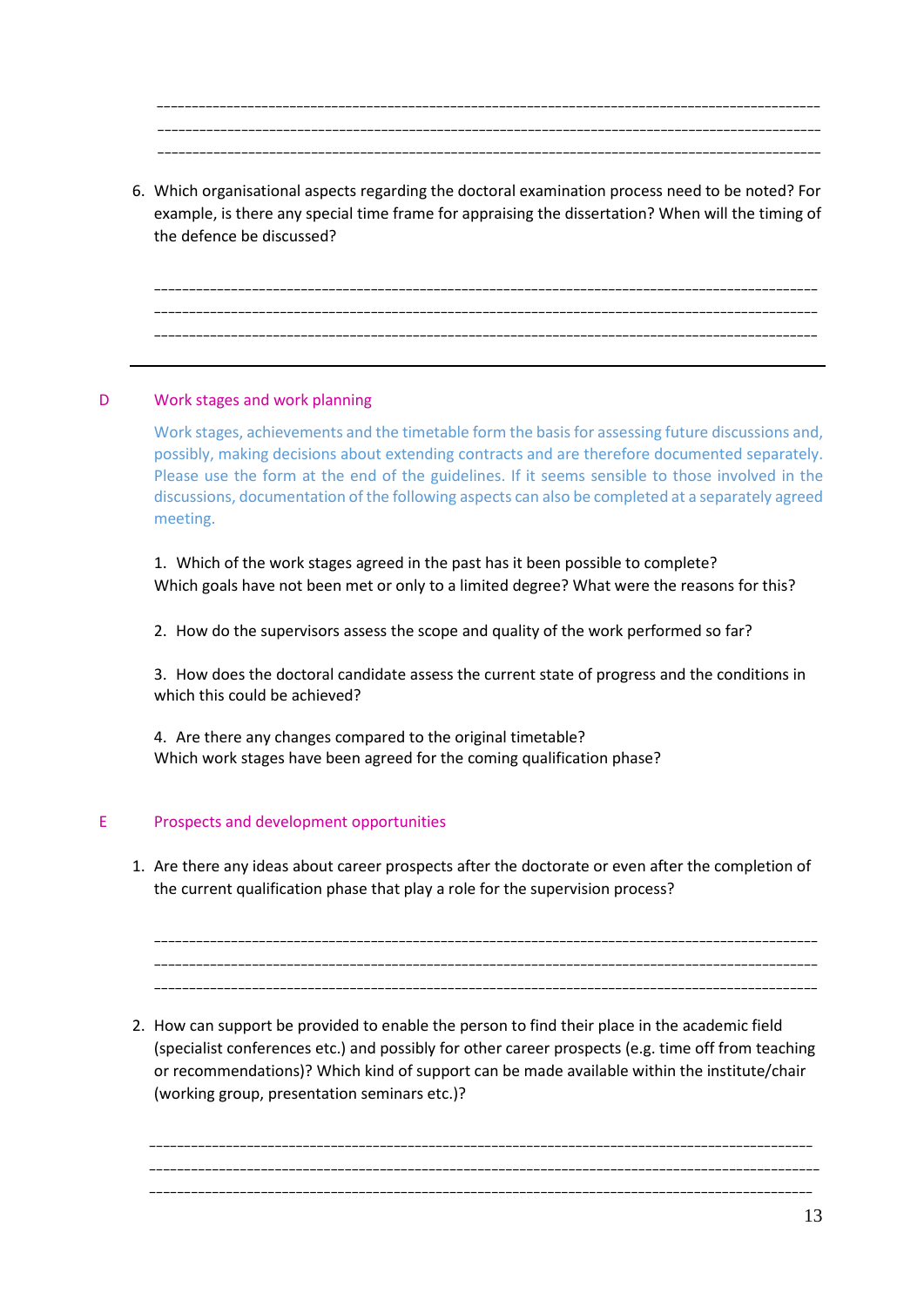3. Which publications are currently being aimed for? Which publication strategy are they pursuing? (These are necessary in line with the relevant disciplinary culture – particularly with a cumulative thesis)

\_\_\_\_\_\_\_\_\_\_\_\_\_\_\_\_\_\_\_\_\_\_\_\_\_\_\_\_\_\_\_\_\_\_\_\_\_\_\_\_\_\_\_\_\_\_\_\_\_\_\_\_\_\_\_\_\_\_\_\_\_\_\_\_\_\_\_\_\_\_\_\_\_\_\_\_\_\_\_\_\_\_\_\_\_\_\_\_\_\_\_\_\_\_\_  $\mathcal{L}_\mathcal{L} = \mathcal{L}_\mathcal{L} = \mathcal{L}_\mathcal{L} = \mathcal{L}_\mathcal{L} = \mathcal{L}_\mathcal{L} = \mathcal{L}_\mathcal{L} = \mathcal{L}_\mathcal{L} = \mathcal{L}_\mathcal{L} = \mathcal{L}_\mathcal{L} = \mathcal{L}_\mathcal{L} = \mathcal{L}_\mathcal{L} = \mathcal{L}_\mathcal{L} = \mathcal{L}_\mathcal{L} = \mathcal{L}_\mathcal{L} = \mathcal{L}_\mathcal{L} = \mathcal{L}_\mathcal{L} = \mathcal{L}_\mathcal{L}$  $\mathcal{L}_\mathcal{L} = \mathcal{L}_\mathcal{L}$ 

4. Is any further or ongoing training planned as part of the doctoral thesis project or the ongoing academic qualifications and can this be supported?

\_\_\_\_\_\_\_\_\_\_\_\_\_\_\_\_\_\_\_\_\_\_\_\_\_\_\_\_\_\_\_\_\_\_\_\_\_\_\_\_\_\_\_\_\_\_\_\_\_\_\_\_\_\_\_\_\_\_\_\_\_\_\_\_\_\_\_\_\_\_\_\_\_\_\_\_\_\_\_\_\_\_\_\_\_\_\_\_\_\_\_\_\_\_\_ \_\_\_\_\_\_\_\_\_\_\_\_\_\_\_\_\_\_\_\_\_\_\_\_\_\_\_\_\_\_\_\_\_\_\_\_\_\_\_\_\_\_\_\_\_\_\_\_\_\_\_\_\_\_\_\_\_\_\_\_\_\_\_\_\_\_\_\_\_\_\_\_\_\_\_\_\_\_\_\_\_\_\_\_\_\_\_\_\_\_\_\_\_\_\_ \_\_\_\_\_\_\_\_\_\_\_\_\_\_\_\_\_\_\_\_\_\_\_\_\_\_\_\_\_\_\_\_\_\_\_\_\_\_\_\_\_\_\_\_\_\_\_\_\_\_\_\_\_\_\_\_\_\_\_\_\_\_\_\_\_\_\_\_\_\_\_\_\_\_\_\_\_\_\_\_\_\_\_\_\_\_\_\_\_\_\_\_\_\_\_

\_\_\_\_\_\_\_\_\_\_\_\_\_\_\_\_\_\_\_\_\_\_\_\_\_\_\_\_\_\_\_\_\_\_\_\_\_\_\_\_\_\_\_\_\_\_\_\_\_\_\_\_\_\_\_\_\_\_\_\_\_\_\_\_\_\_\_\_\_\_\_\_\_\_\_\_\_\_\_\_\_\_\_\_\_\_\_\_\_\_\_\_\_\_\_ \_\_\_\_\_\_\_\_\_\_\_\_\_\_\_\_\_\_\_\_\_\_\_\_\_\_\_\_\_\_\_\_\_\_\_\_\_\_\_\_\_\_\_\_\_\_\_\_\_\_\_\_\_\_\_\_\_\_\_\_\_\_\_\_\_\_\_\_\_\_\_\_\_\_\_\_\_\_\_\_\_\_\_\_\_\_\_\_\_\_\_\_\_\_\_

5. How is support provided to gain teaching experience (e.g. university teaching opportunities)?

\_\_\_\_\_\_\_\_\_\_\_\_\_\_\_\_\_\_\_\_\_\_\_\_\_\_\_\_\_\_\_\_\_\_\_\_\_\_\_\_\_\_\_\_\_\_\_\_\_\_\_\_\_\_\_\_\_\_\_\_\_\_\_\_\_\_\_\_\_\_\_\_\_\_\_\_\_\_\_\_\_\_\_\_\_\_\_\_\_\_\_\_\_\_\_

- 6. Other aspects of prospects and development opportunities
- \_\_\_\_\_\_\_\_\_\_\_\_\_\_\_\_\_\_\_\_\_\_\_\_\_\_\_\_\_\_\_\_\_\_\_\_\_\_\_\_\_\_\_\_\_\_\_\_\_\_\_\_\_\_\_\_\_\_\_\_\_\_\_\_\_\_\_\_\_\_\_\_\_\_\_\_\_\_\_\_\_\_\_\_\_\_\_\_\_\_\_\_\_\_\_ \_\_\_\_\_\_\_\_\_\_\_\_\_\_\_\_\_\_\_\_\_\_\_\_\_\_\_\_\_\_\_\_\_\_\_\_\_\_\_\_\_\_\_\_\_\_\_\_\_\_\_\_\_\_\_\_\_\_\_\_\_\_\_\_\_\_\_\_\_\_\_\_\_\_\_\_\_\_\_\_\_\_\_\_\_\_\_\_\_\_\_\_\_\_\_ \_\_\_\_\_\_\_\_\_\_\_\_\_\_\_\_\_\_\_\_\_\_\_\_\_\_\_\_\_\_\_\_\_\_\_\_\_\_\_\_\_\_\_\_\_\_\_\_\_\_\_\_\_\_\_\_\_\_\_\_\_\_\_\_\_\_\_\_\_\_\_\_\_\_\_\_\_\_\_\_\_\_\_\_\_\_\_\_\_\_\_\_\_\_\_

# F Funding the doctorate

1. Is the candidate's livelihood guaranteed during the coming doctoral studies and until the probable conclusion of the doctorate? If not, what courses of action (e.g. scholarships, extending contracts etc.) and support opportunities are feasible? Which steps should be agreed?) \*More information on the "Annual Discussions and Questions of Extending Contracts" can be found at the end of the guidelines and in the handout from the personnel department (link[: www.uni-kassel.de/go/befristungen-wisszeitvg\)](http://www.uni-kassel.de/go/befristungen-wisszeitvg)

\_\_\_\_\_\_\_\_\_\_\_\_\_\_\_\_\_\_\_\_\_\_\_\_\_\_\_\_\_\_\_\_\_\_\_\_\_\_\_\_\_\_\_\_\_\_\_\_\_\_\_\_\_\_\_\_\_\_\_\_\_\_\_\_\_\_\_\_\_\_\_\_\_\_\_\_\_\_\_\_\_\_\_\_\_\_\_\_\_\_\_\_\_\_\_ \_\_\_\_\_\_\_\_\_\_\_\_\_\_\_\_\_\_\_\_\_\_\_\_\_\_\_\_\_\_\_\_\_\_\_\_\_\_\_\_\_\_\_\_\_\_\_\_\_\_\_\_\_\_\_\_\_\_\_\_\_\_\_\_\_\_\_\_\_\_\_\_\_\_\_\_\_\_\_\_\_\_\_\_\_\_\_\_\_\_\_\_\_\_\_ \_\_\_\_\_\_\_\_\_\_\_\_\_\_\_\_\_\_\_\_\_\_\_\_\_\_\_\_\_\_\_\_\_\_\_\_\_\_\_\_\_\_\_\_\_\_\_\_\_\_\_\_\_\_\_\_\_\_\_\_\_\_\_\_\_\_\_\_\_\_\_\_\_\_\_\_\_\_\_\_\_\_\_\_\_\_\_\_\_\_\_\_\_\_\_

2. How are the costs of research visits, conferences/congresses, printing or research services by third parties being funded? How is the publication of the doctoral thesis being financed?

\_\_\_\_\_\_\_\_\_\_\_\_\_\_\_\_\_\_\_\_\_\_\_\_\_\_\_\_\_\_\_\_\_\_\_\_\_\_\_\_\_\_\_\_\_\_\_\_\_\_\_\_\_\_\_\_\_\_\_\_\_\_\_\_\_\_\_\_\_\_\_\_\_\_\_\_\_\_\_\_\_\_\_\_\_\_\_\_\_\_\_\_\_\_\_ \_\_\_\_\_\_\_\_\_\_\_\_\_\_\_\_\_\_\_\_\_\_\_\_\_\_\_\_\_\_\_\_\_\_\_\_\_\_\_\_\_\_\_\_\_\_\_\_\_\_\_\_\_\_\_\_\_\_\_\_\_\_\_\_\_\_\_\_\_\_\_\_\_\_\_\_\_\_\_\_\_\_\_\_\_\_\_\_\_\_\_\_\_\_\_

3. Other aspects of funding the doctorate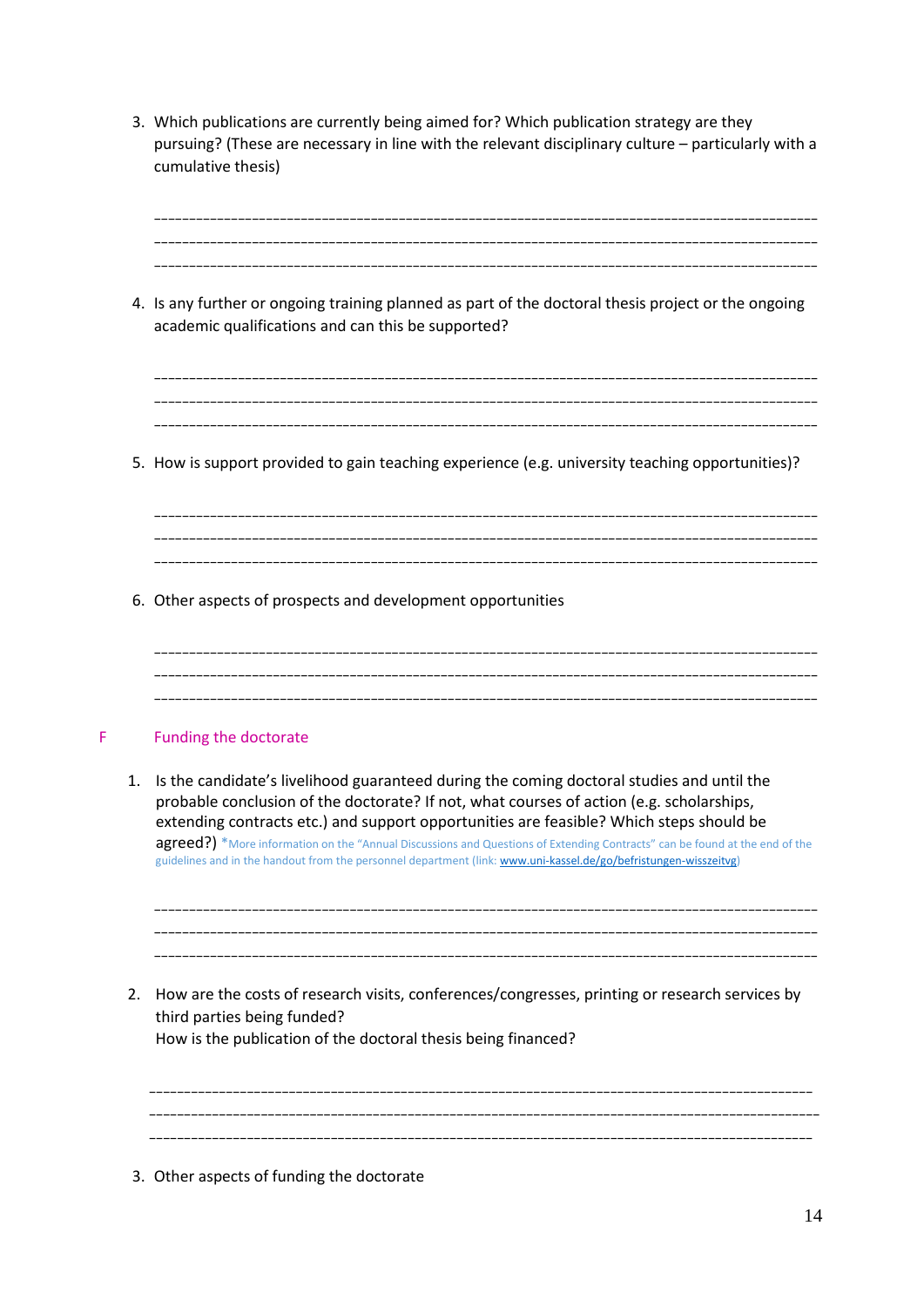#### When should the next meeting for annual discussions for doctoral candidates be held? G

 $\overline{\phantom{a}}$ 

Signature of doctoral candidate

Signature of supervisor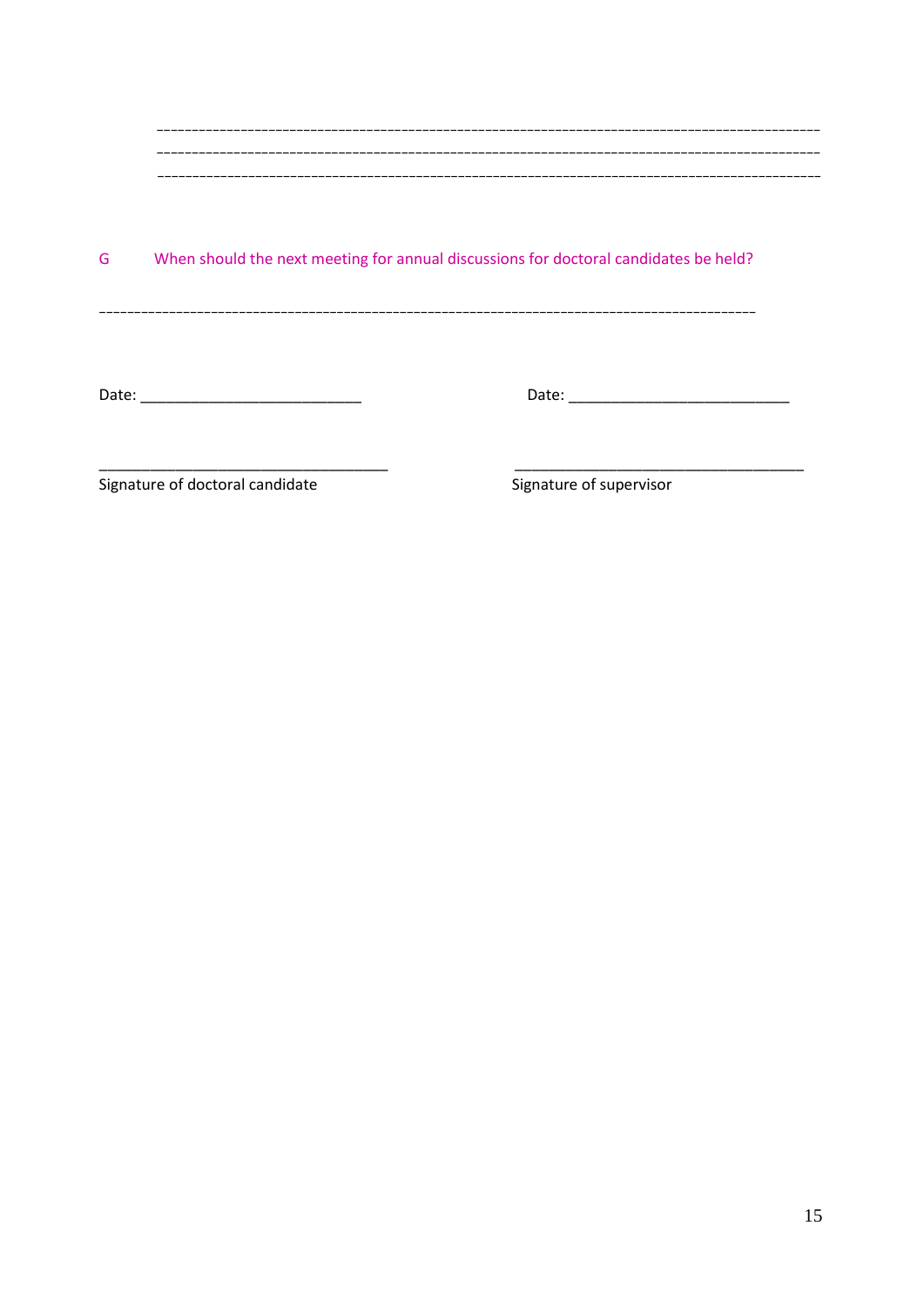# **07 Documenting the work stages and work plan during initial discussions (example)**

# **Documenting the work stages: initial discussions**

|                                                                                             | between |
|---------------------------------------------------------------------------------------------|---------|
|                                                                                             |         |
|                                                                                             |         |
|                                                                                             |         |
| Central results and agreements on work stages (question A, 2c)                              |         |
| Which work stages have been agreed for the coming phase?                                    |         |
|                                                                                             |         |
|                                                                                             |         |
|                                                                                             |         |
|                                                                                             |         |
|                                                                                             |         |
|                                                                                             |         |
|                                                                                             |         |
|                                                                                             |         |
|                                                                                             |         |
|                                                                                             |         |
|                                                                                             |         |
| Agreement for passing on information to third parties (e.g. second supervisor) <sup>3</sup> |         |
|                                                                                             |         |
|                                                                                             |         |
|                                                                                             |         |
|                                                                                             |         |
|                                                                                             |         |
| Signature of doctoral candidate<br>Signature of supervisor                                  |         |
|                                                                                             |         |

<sup>-</sup>

<span id="page-16-0"></span><sup>&</sup>lt;sup>3</sup> In the context of extending contracts, the documented work stages are definitely passed on to a professor in a related subject area. This disclosure does not need to be noted separately here.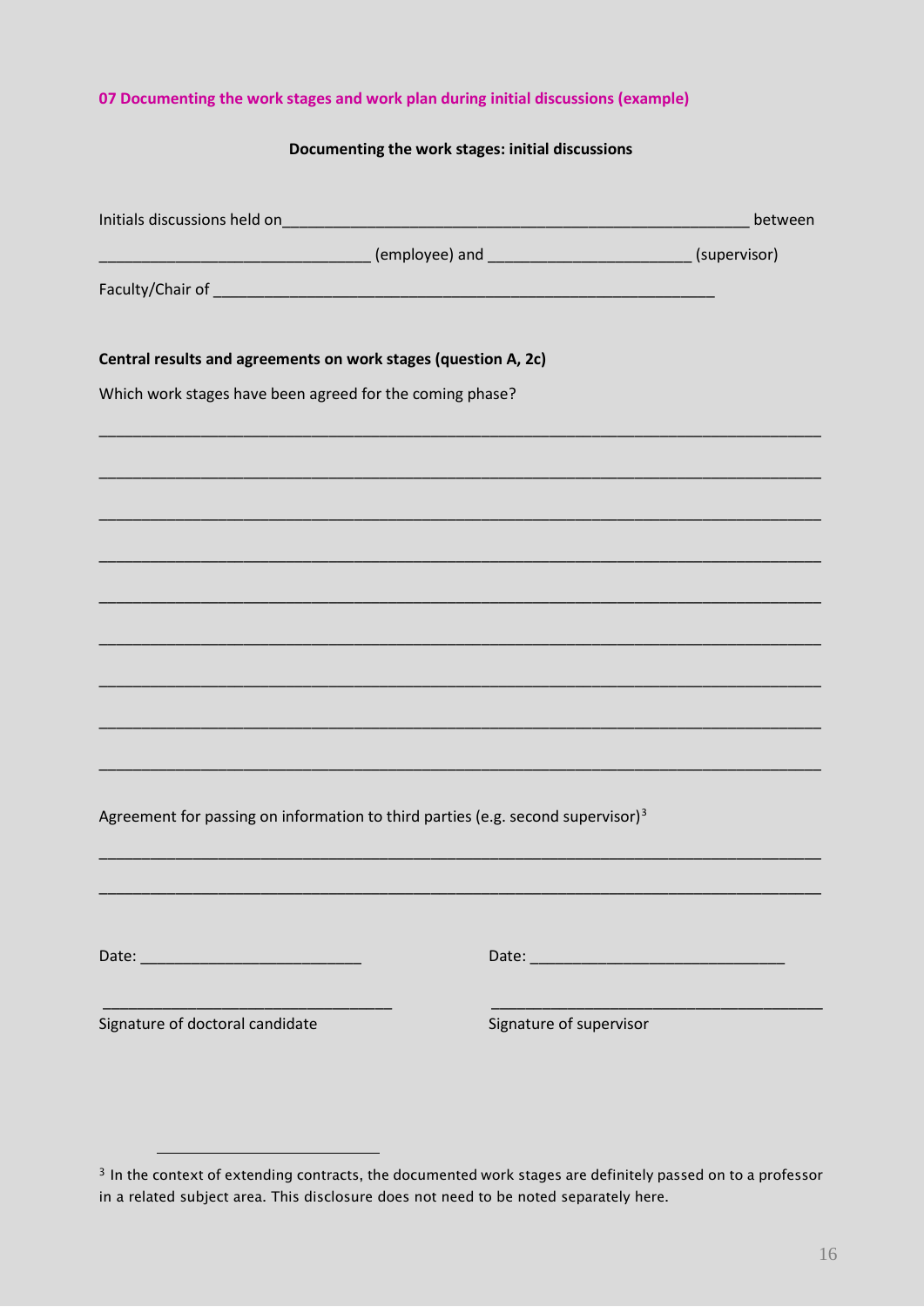# **08 Documenting the work stages and work plan during annual discussions (follow-up discussions) (example)**

The agreements documented below on the progress of the doctoral thesis project may be relevant for decisions about extending contracts and should therefore be clarified with care and documented.

### **Documenting work stages and work plan during annual discussions (follow-up discussions)**

| Follow-up discussions on |  |  |
|--------------------------|--|--|
|                          |  |  |

 $\blacksquare$   $\blacksquare$  (employee) and  $\blacksquare$  and  $\blacksquare$  (supervisor)

Faculty/Chair of \_\_\_\_\_\_\_\_\_\_\_\_\_\_\_\_\_\_\_\_\_\_\_\_\_\_\_\_\_\_\_\_\_\_\_\_\_\_\_\_\_\_\_\_\_\_\_\_\_\_\_\_\_\_\_\_\_\_\_

**Central results and agreements on work stages and the work plan (questions on work stages and work planning, D, questions 1-4)**

1. Which of the work stages agreed so far have been completed? Which goals have not been met or only to a limited degree? What were the reasons for this?

\_\_\_\_\_\_\_\_\_\_\_\_\_\_\_\_\_\_\_\_\_\_\_\_\_\_\_\_\_\_\_\_\_\_\_\_\_\_\_\_\_\_\_\_\_\_\_\_\_\_\_\_\_\_\_\_\_\_\_\_\_\_\_\_\_\_\_\_\_\_\_\_\_\_\_\_\_\_\_

\_\_\_\_\_\_\_\_\_\_\_\_\_\_\_\_\_\_\_\_\_\_\_\_\_\_\_\_\_\_\_\_\_\_\_\_\_\_\_\_\_\_\_\_\_\_\_\_\_\_\_\_\_\_\_\_\_\_\_\_\_\_\_\_\_\_\_\_\_\_\_\_\_\_\_\_\_\_\_

\_\_\_\_\_\_\_\_\_\_\_\_\_\_\_\_\_\_\_\_\_\_\_\_\_\_\_\_\_\_\_\_\_\_\_\_\_\_\_\_\_\_\_\_\_\_\_\_\_\_\_\_\_\_\_\_\_\_\_\_\_\_\_\_\_\_\_\_\_\_\_\_\_\_\_\_\_\_\_

\_\_\_\_\_\_\_\_\_\_\_\_\_\_\_\_\_\_\_\_\_\_\_\_\_\_\_\_\_\_\_\_\_\_\_\_\_\_\_\_\_\_\_\_\_\_\_\_\_\_\_\_\_\_\_\_\_\_\_\_\_\_\_\_\_\_\_\_\_\_\_\_\_\_\_\_\_\_\_

\_\_\_\_\_\_\_\_\_\_\_\_\_\_\_\_\_\_\_\_\_\_\_\_\_\_\_\_\_\_\_\_\_\_\_\_\_\_\_\_\_\_\_\_\_\_\_\_\_\_\_\_\_\_\_\_\_\_\_\_\_\_\_\_\_\_\_\_\_\_\_\_\_\_\_\_\_\_\_

\_\_\_\_\_\_\_\_\_\_\_\_\_\_\_\_\_\_\_\_\_\_\_\_\_\_\_\_\_\_\_\_\_\_\_\_\_\_\_\_\_\_\_\_\_\_\_\_\_\_\_\_\_\_\_\_\_\_\_\_\_\_\_\_\_\_\_\_\_\_\_\_\_\_\_\_\_\_\_

\_\_\_\_\_\_\_\_\_\_\_\_\_\_\_\_\_\_\_\_\_\_\_\_\_\_\_\_\_\_\_\_\_\_\_\_\_\_\_\_\_\_\_\_\_\_\_\_\_\_\_\_\_\_\_\_\_\_\_\_\_\_\_\_\_\_\_\_\_\_\_\_\_\_\_\_\_\_\_

\_\_\_\_\_\_\_\_\_\_\_\_\_\_\_\_\_\_\_\_\_\_\_\_\_\_\_\_\_\_\_\_\_\_\_\_\_\_\_\_\_\_\_\_\_\_\_\_\_\_\_\_\_\_\_\_\_\_\_\_\_\_\_\_\_\_\_\_\_\_\_\_\_\_\_\_\_\_\_

\_\_\_\_\_\_\_\_\_\_\_\_\_\_\_\_\_\_\_\_\_\_\_\_\_\_\_\_\_\_\_\_\_\_\_\_\_\_\_\_\_\_\_\_\_\_\_\_\_\_\_\_\_\_\_\_\_\_\_\_\_\_\_\_\_\_\_\_\_\_\_\_\_\_\_\_\_\_\_

\_\_\_\_\_\_\_\_\_\_\_\_\_\_\_\_\_\_\_\_\_\_\_\_\_\_\_\_\_\_\_\_\_\_\_\_\_\_\_\_\_\_\_\_\_\_\_\_\_\_\_\_\_\_\_\_\_\_\_\_\_\_\_\_\_\_\_\_\_\_\_\_\_\_\_\_\_\_\_

\_\_\_\_\_\_\_\_\_\_\_\_\_\_\_\_\_\_\_\_\_\_\_\_\_\_\_\_\_\_\_\_\_\_\_\_\_\_\_\_\_\_\_\_\_\_\_\_\_\_\_\_\_\_\_\_\_\_\_\_\_\_\_\_\_\_\_\_\_\_\_\_\_\_\_\_\_\_\_

\_\_\_\_\_\_\_\_\_\_\_\_\_\_\_\_\_\_\_\_\_\_\_\_\_\_\_\_\_\_\_\_\_\_\_\_\_\_\_\_\_\_\_\_\_\_\_\_\_\_\_\_\_\_\_\_\_\_\_\_\_\_\_\_\_\_\_\_\_\_\_\_\_\_\_\_\_\_\_

2. How do the supervisors assess the scope and quality of the work performed so far?

3. How does the doctoral candidate assess the current state of progress and the conditions in which this could be achieved?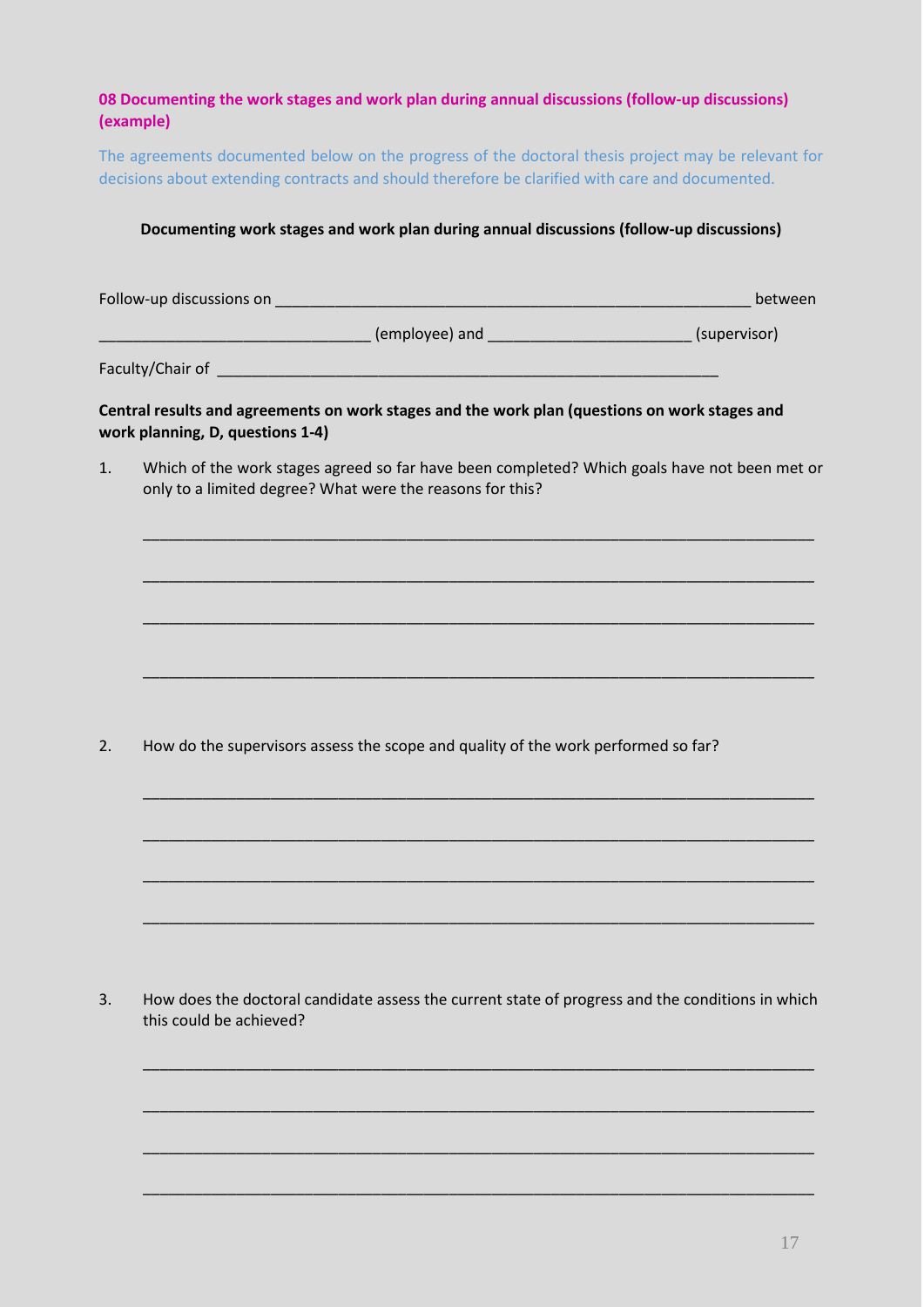| 4. | Are there any changes compared to the original timetable?              |
|----|------------------------------------------------------------------------|
|    | Which work stages have been agreed for the coming qualification phase? |

\_\_\_\_\_\_\_\_\_\_\_\_\_\_\_\_\_\_\_\_\_\_\_\_\_\_\_\_\_\_\_\_\_\_\_\_\_\_\_\_\_\_\_\_\_\_\_\_\_\_\_\_\_\_\_\_\_\_\_\_\_\_\_\_\_\_\_\_\_\_\_\_\_\_\_\_\_\_\_

\_\_\_\_\_\_\_\_\_\_\_\_\_\_\_\_\_\_\_\_\_\_\_\_\_\_\_\_\_\_\_\_\_\_\_\_\_\_\_\_\_\_\_\_\_\_\_\_\_\_\_\_\_\_\_\_\_\_\_\_\_\_\_\_\_\_\_\_\_\_\_\_\_\_\_\_\_\_\_

\_\_\_\_\_\_\_\_\_\_\_\_\_\_\_\_\_\_\_\_\_\_\_\_\_\_\_\_\_\_\_\_\_\_\_\_\_\_\_\_\_\_\_\_\_\_\_\_\_\_\_\_\_\_\_\_\_\_\_\_\_\_\_\_\_\_\_\_\_\_\_\_\_\_\_\_\_\_\_

\_\_\_\_\_\_\_\_\_\_\_\_\_\_\_\_\_\_\_\_\_\_\_\_\_\_\_\_\_\_\_\_\_\_\_\_\_\_\_\_\_\_\_\_\_\_\_\_\_\_\_\_\_\_\_\_\_\_\_\_\_\_\_\_\_\_\_\_\_\_\_\_\_\_\_\_\_\_\_

\_\_\_\_\_\_\_\_\_\_\_\_\_\_\_\_\_\_\_\_\_\_\_\_\_\_\_\_\_\_\_\_\_\_\_\_\_\_\_\_\_\_\_\_\_\_\_\_\_\_\_\_\_\_\_\_\_\_\_\_\_\_\_\_\_\_\_\_\_\_\_\_\_\_\_\_\_\_\_\_\_\_\_\_

\_\_\_\_\_\_\_\_\_\_\_\_\_\_\_\_\_\_\_\_\_\_\_\_\_\_\_\_\_\_\_\_\_\_\_\_\_\_\_\_\_\_\_\_\_\_\_\_\_\_\_\_\_\_\_\_\_\_\_\_\_\_\_\_\_\_\_\_\_\_\_\_\_\_\_\_\_\_\_\_\_\_\_\_

\_\_\_\_\_\_\_\_\_\_\_\_\_\_\_\_\_\_\_\_\_\_\_\_\_\_\_\_\_\_\_\_\_\_ \_\_\_\_\_\_\_\_\_\_\_\_\_\_\_\_\_\_\_\_\_\_\_\_\_\_\_\_\_\_\_

Agreement to pass on information to third parties (e.g. second supervisor)<sup>[4](#page-18-0)</sup>

Date: \_\_\_\_\_\_\_\_\_\_\_\_\_\_\_\_\_\_\_\_\_\_\_\_\_\_ Date: \_\_\_\_\_\_\_\_\_\_\_\_\_\_\_\_\_\_\_\_\_\_\_\_\_\_

Signature of doctoral candidate Signature of supervisor

<sup>-</sup>

<span id="page-18-0"></span><sup>&</sup>lt;sup>4</sup> In the context of extending contracts, the documented work stages are passed on to a professor in a related subject area. This disclosure does not need to be noted separately here.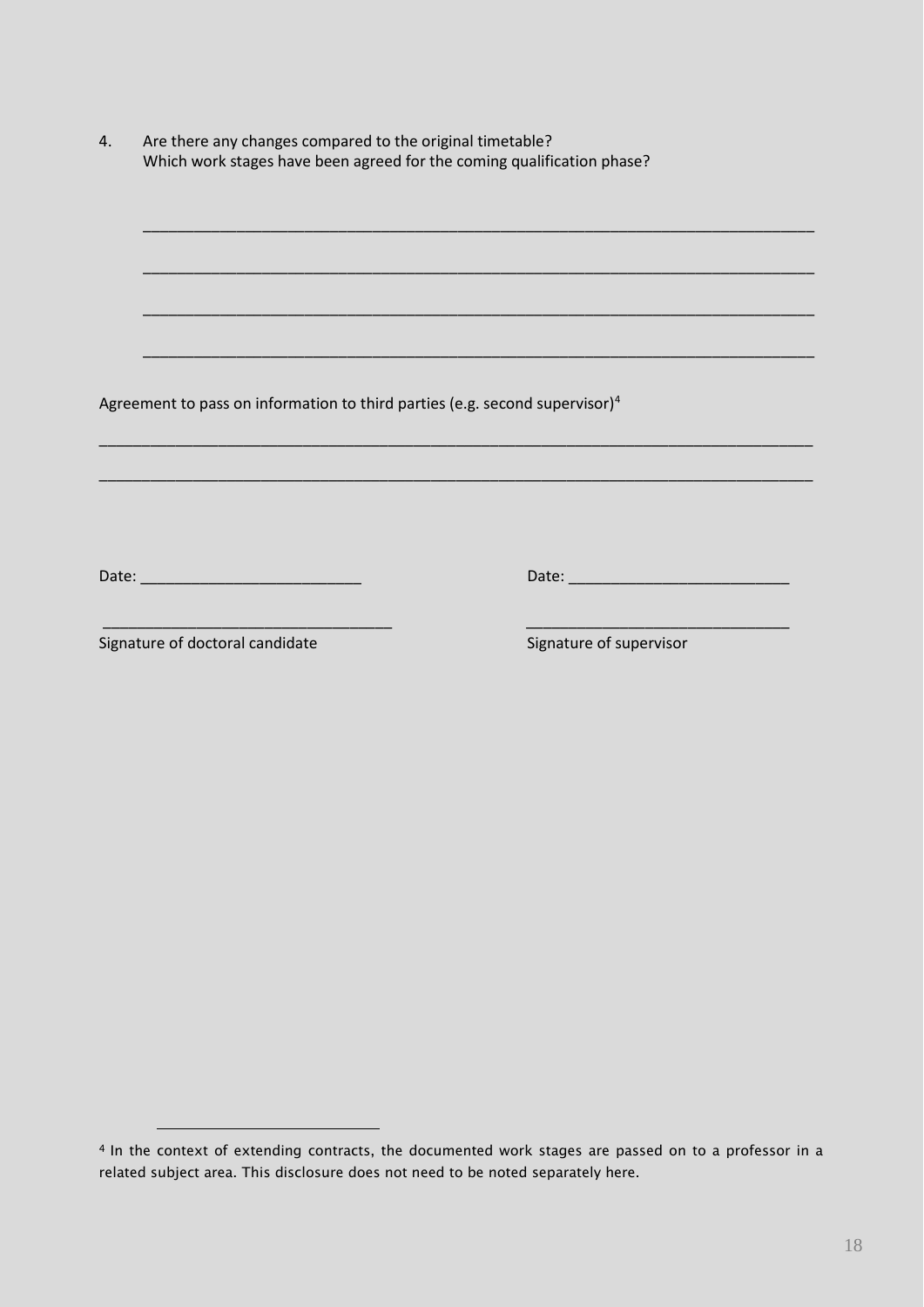### **09 Annual discussions and questions regarding the extension of contracts for staff members employed on temporary contracts according to the Law on Temporary Employment in Higher Education**

For those employees at the university, who have a temporary contract in line with the Law on Temporary Employment in Higher Education, other career prospects should also be discussed with regard to the employment relationship settled in the contract during the annual discussions. This particularly applies if the current position or employment phase is due to end within the year following the discussions. But even if there is a fairly long period between this time and the current time – for doctoral candidates in conjunction with the supervision agenda or for employees after the doctorate in conjunction with more individual arrangements on the qualification process – it makes sense to a look at the issue of other employment opportunities to make it easier to plan the ongoing cooperation and the employee's career goals.

#### *Which time limit principle applies to the employment relationship and what does this mean?*

In the case of employment relationships restricted by the Law on Temporary Employment in Higher Education, where the academic or artistic qualification and not the completion of the externally funded project is the major focus, the time limit follows Section 2 Paragraph 1 of the Law on Temporary Employment in Higher Education as "**a qualification time limit**". The central goal of the employment relationship is then often (but not necessarily) a formal qualification through gaining a doctorate or a post-doctoral lecturing qualification. The law also mentions other qualification formats, but does not conclusively define them. Two frameworks apply to the modalities for time limits: the Law on Temporary Employment in Higher Education and the university's own concept for supporting young researchers within the framework set by the former. These two rules set upper limits for the possible duration of employment in addition to the basic condition for any further employment – that a position or the relevant resources must be available. **The statutory six-year periods before or after a doctorate are key elements here.** A handout from the personnel department (link[: www.uni-kassel.de/go/befristungen-wisszeitvg\)](http://www.uni-kassel.de/go/befristungen-wisszeitvg) provides more information on this. Advice can also be obtained from the appropriate personnel officer in the personnel department.

If employment is mainly enabled by the use of external funding, the time limit may come in the form of an "**external funding time limit**" according to Section 2 Paragraph 2 of the Law on Temporary Employment in Higher Education. On this basis, however, the qualification is not the crucial element for the time limit within this employment relationship in contrast to the "qualification time limit". In the case of an "external funding time limit", the issue of further employment usually occurs because of the end of the externally funded project. The issue often arises after the continuation of a formal academic qualification, because the goal of a doctorate or a post-doctoral lecturing qualification is often being pursued within the context of the project.

### *How can things continue for "externally funded employees" after the end of the current time limit phase in an externally funded project?*

If the "time limit is caused by external funding", further periods of temporary employment may take place on the same basis according to the Law on Temporary Employment in Higher Education, if an externally funded project is continued or a different externally funded project can be considered. A continuation of the employment relationship with a time limit in line with Section 2 Paragraph 1 of the Law on Temporary Employment in Higher Education may be considered too as a so-called "qualification time limit" if the relevant upper time limits have not yet been reached (see above). Please note: according to the statutory stipulation, the duration of any academic work in an externally funded project is also added to the time limit possibilities according to Section 2 Para. 1 of the Law on Temporary Employment in Higher Education!

#### *What does the concept for encouraging young academic researchers envisage?*

The employment phases for work in a qualification position may be subdivided differently. The university's own concept for encouraging young academic researchers describes a basic model for this – and it cannot be exceeded in terms of the duration of the individual phases or the complete duration – but may be shortened. It assumes two phases – the first no longer than three years, and the second, which can last no more than two years for a doctorate and no longer than three years for a post-doctoral lecturing qualification. It is possible to break down these times to create a model of " $2 + 2 + 1$ ", " $2 + 2$ " or " $2 + 1$ ". The upper limit of five years while working for a doctorate may be used, but does not have to be. Following a doctorate, a post-doctoral phase is possible, which is not geared towards a six-year post-doctoral lecturing qualification period – or not immediately – but to one or two years for a sensible post-doctoral qualification. However, this phase too must form part of the complete period of six years (after gaining a doctorate). Further employment is possible after completing a post-doctoral lecturing qualification, if time limit potential still exists. An adequate definition of tasks and goals should always determine the organisation of the phases in each case and they can be set in a very flexible manner.

It is one task of the annual discussions – in conjunction with the supervision agenda for doctoral candidates or with individual target definitions for those who have already gained a doctorate – to create transparency about this and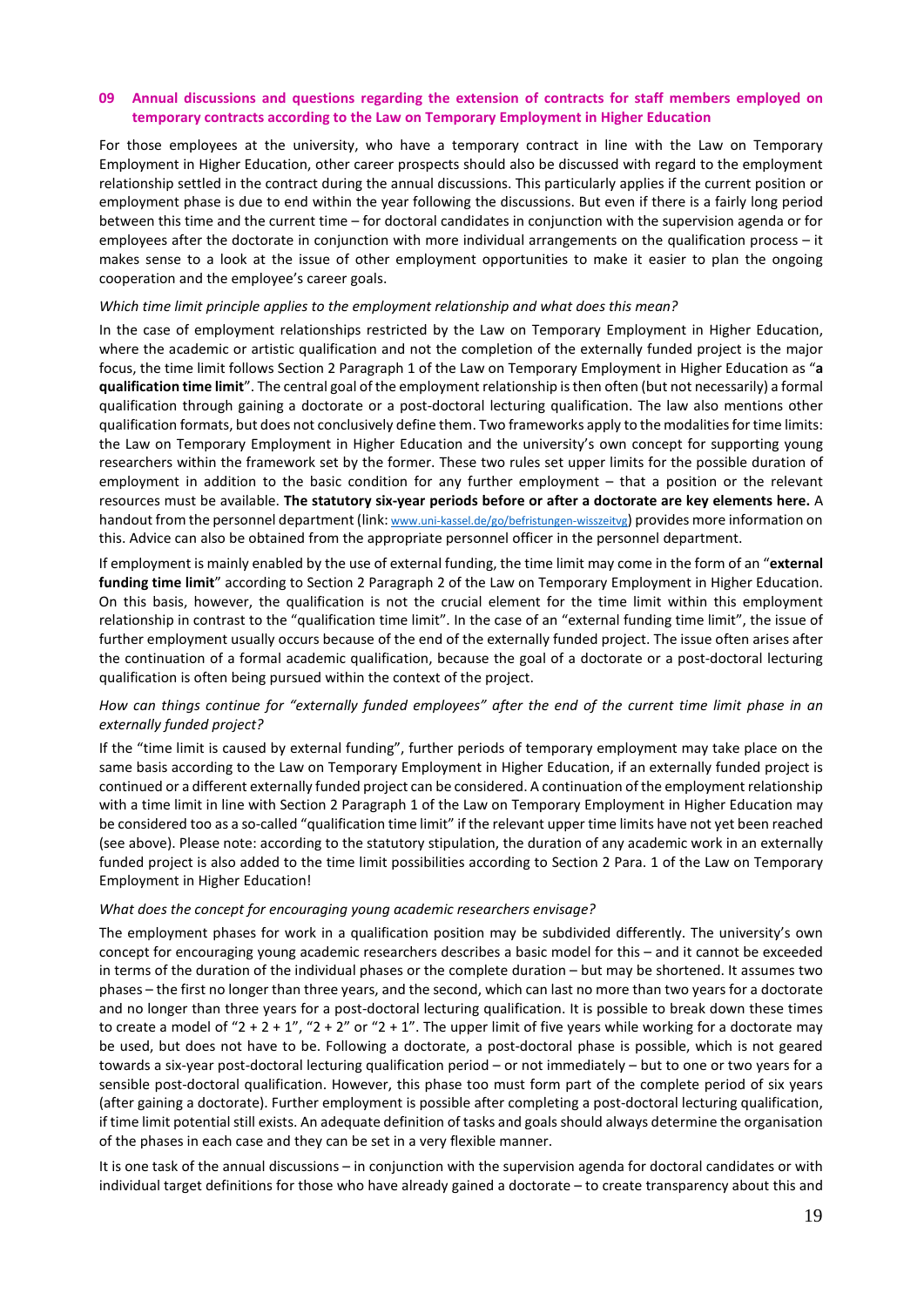set partial goals for agreed periods in such a way that they are achievable and a well-founded decision is possible on whether the employment relationship should be extended for the purpose of achieving the formal qualification goal. The criterion involves setting the length of phases that correspond to the achievement of the relevant goals. The law makes clear that the "qualification being sought […] [must] be able to be sensibly pursued within the agreed time limit period." It also states that it does not have to be *completed* within this period.

### *Which opportunities exist if the basic model of the concept for encouraging young academic researchers has been exhausted or the "six-year threshold" in the qualification phase has been reached according to the Law on Temporary Employment in Higher Education?*

If this or that upper limit on temporary positions has been reached, further limited employment may still be considered according to Section 2 Paragraph 1 of the Law on Temporary Employment in Higher Education if a) one or more children under the age of 18 are being cared for during the phase of activity leading to academic/artistic qualifications for one or two years per child; b) a severe disability or a serious chronic illness has existed for up to two years during the phase of activity leading to the academic/artistic qualification; c) such circumstances have existed that lead to an extension according to Section Paragraph 5 of the Law on Temporary Employment in Higher Education (see below).

They are, however, also relevant for organising the ongoing employment relationship. The handout from the personnel department, which has already been mentioned, describes the precise conditions for the circumstances in each case – e.g. defining the relevant care conditions for children or how to provide evidence of a serious disability or chronic sickness. In these cases, it also depends on whether the relevant resources can be made available for ongoing employment and whether an appropriately favourable forecast regarding the progress of the project justifies this. The circumstances, which create an extension of the employment relationship according to Section 2 Paragraph 5 of the Law on Temporary Employment in Higher Education, are also outlined more precisely in the handout mentioned. In contrast to the two other options mentioned, a forecast and the availability of resources are not pre-conditions for extensions according to Section 2 Paragraph 5 of the Law on Temporary Employment in Higher Education.

A continuation of the temporary employment based on external funding is another option according to Section 2 Paragraph 2 of the Law on Temporary Employment in Higher Education; no upper time limits exist here.

### *How is the ongoing process of extending contracts organised?*

In many cases, the annual discussions, which are conducted in the light of the goals developed in previous discussions, create a situation where an extension of a contract will be agreed in line with the concept to promote young academic researchers. The discussions lead to a forecast, by means of which the supervisor formulates the request to the personnel department to extend the contract to a degree that needs to be individually determined within the relevant upper limits.

The supervisor concerned previously makes the documents, which have led to the decision in question, available to a colleague with similar professional qualifications, who is then included in the process as the "third person" in the sense of the triple control principle. The rules for this are laid down in the Executives Board's resolution known as P/308 vom 22.01.2018.

### *What happens if the contract is not extended?*

Each temporary employment relationship ends at some stage. In many cases, this occurs according to plan with the conclusion of the central project, whether it is an externally funded project or academic qualifications. Many employment relationships end because further continuation is not possible for different reasons – e.g. because no resources are available for further employment or because periods of temporary employment defined by the law or within the university have been fully used. It is also possible that an employment relationship is not continued on an individual basis, despite the possibility existing, particularly if there are serious doubts about the prospects that the qualification project will be positively completed. In this case, a procedure is also defined in the resolution already mentioned – P/308 vom 22.01.2018. In any case, the annual discussions should create the framework for addressing further prospects after the work at the University of Kassel and in this context what appropriate support might look like from the current supervisor or from central organisations like the personnel development department.